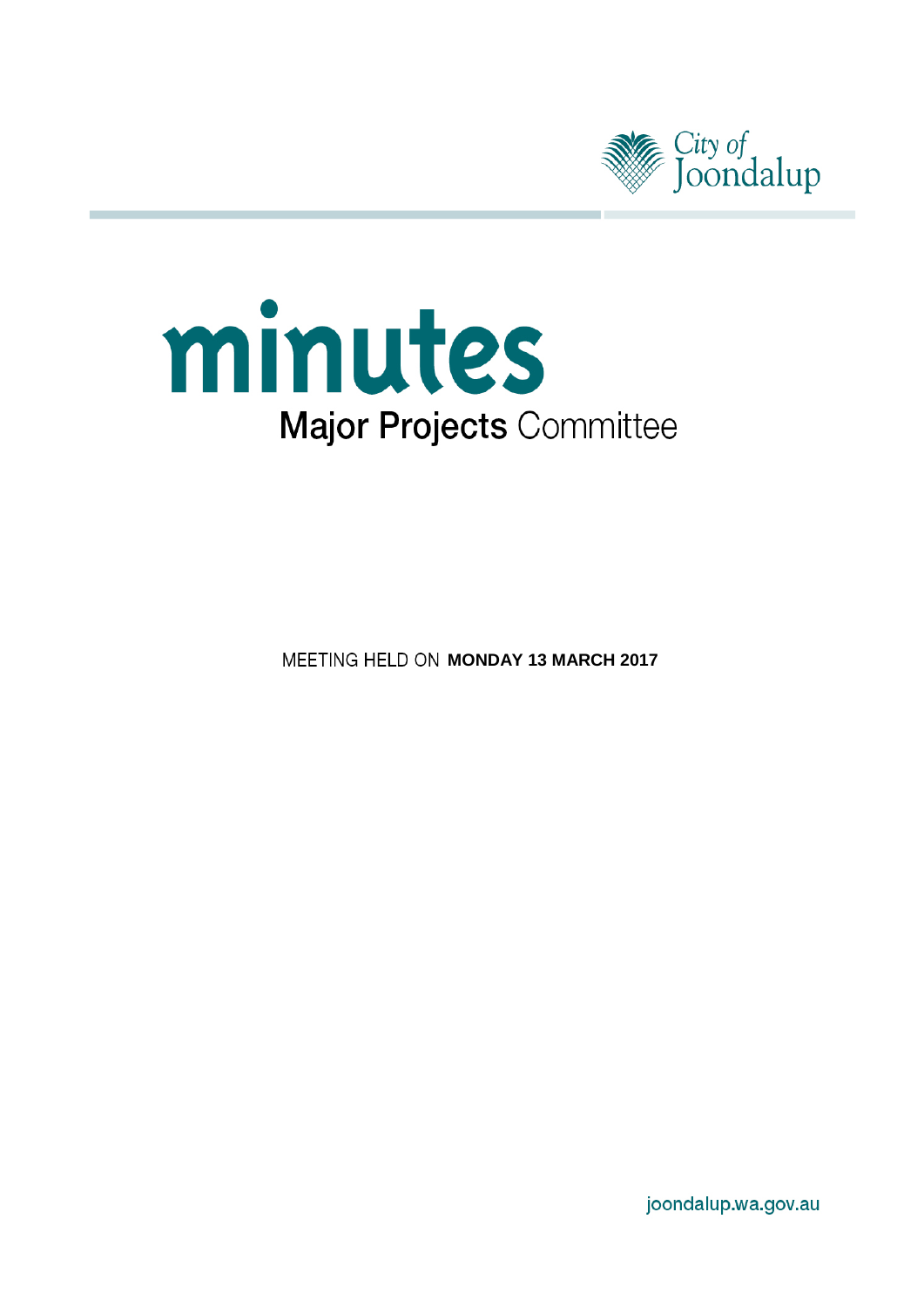#### **TABLE OF CONTENTS**

| Item No.       | <b>Title</b>                                                                   | Page No. |
|----------------|--------------------------------------------------------------------------------|----------|
|                | <b>Declaration of Opening</b>                                                  | 3        |
|                | <b>Declarations of Interest</b>                                                | 4        |
|                | Apologies/Leave of absence                                                     | 4        |
|                | <b>Confirmation of Minutes</b>                                                 | 5        |
|                | Announcements by the Presiding Member without discussion                       | 5        |
|                | Identification of matters for which the meeting may be closed to<br>the public | 5        |
|                | <b>Petitions and deputations</b>                                               | 5        |
|                | <b>Reports</b>                                                                 | 6        |
| 1              | Setting of Meeting Dates - Major Projects Committee                            | 6        |
| $\overline{2}$ | Joondalup City Centre Development - Project Status                             | 9        |
| 3              | Ocean Reef Marina - Project Status                                             | 17       |
| 4              | Joondalup Performing Arts and Cultural Facility - Verbal Update                | 28       |
|                | <b>Urgent Business</b>                                                         | 29       |
|                | Motions of which previous notice has been given                                | 29       |
|                | <b>Requests for Reports for future consideration</b>                           | 29       |
|                | <b>Closure</b>                                                                 | 29       |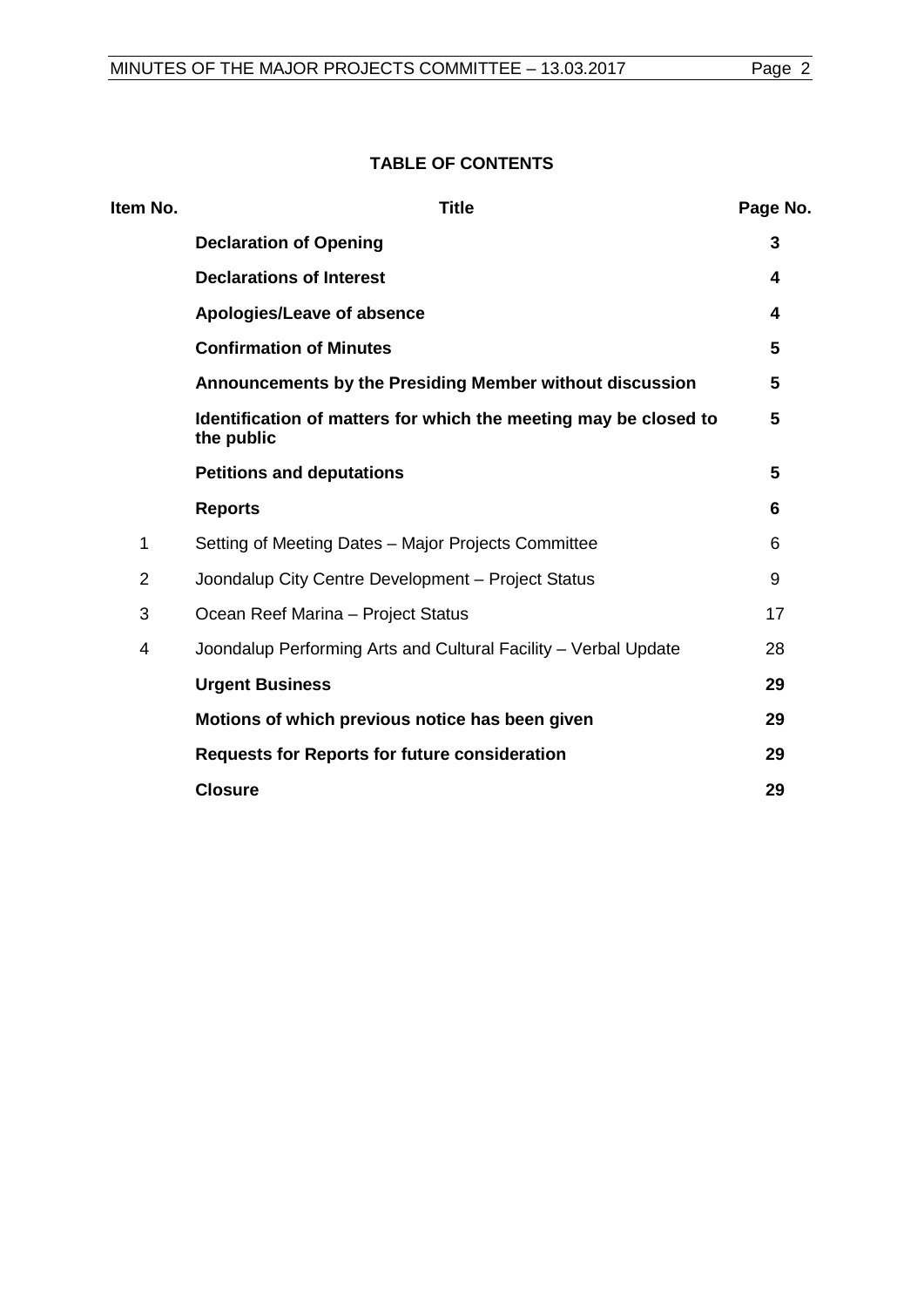## **CITY OF JOONDALUP**

#### **MINUTES OF THE MAJOR PROJECTS COMMITTEE MEETING HELD IN CONFERENCE ROOM 1, JOONDALUP CIVIC CENTRE, BOAS AVENUE, JOONDALUP ON MONDAY 13 MARCH 2017.**

#### **ATTENDANCE**

#### **Committee Members**

Mayor Troy Pickard *Presiding Member*<br>Cr Kerry Hollywood *Deputy Presiding N* Cr Nige Jones Cr Liam Gobbert Cr Mike Norman Cr John Chester

**Deputy Presiding Member** 

#### **Observers**

Cr Tom McLean Cr Philippa Taylor<br>Cr Russell Poliwka

absent from 5.53pm to 6.38pm

#### **Officers**

| Mr Garry Hunt        | <b>Chief Executive Officer</b> |
|----------------------|--------------------------------|
| Mr Brad Sillence     | Manager Governance             |
| Mr Blignault Olivier | <b>Manager City Projects</b>   |
| Mr John Byrne        | <b>Governance Coordinator</b>  |
| Mrs Genevieve Hunter | Senior Projects Officer        |
| Mrs Lesley Taylor    | Governance Officer             |

#### In relation to Item 2 - Joondalup City Centre Development - Project Status

| Mr Will Schofield | Associate, Woods Bagot Architecture | from 5.55pm to 6.38pm |
|-------------------|-------------------------------------|-----------------------|
|                   |                                     |                       |

#### <span id="page-2-0"></span>**DECLARATION OF OPENING**

<span id="page-2-1"></span>The Presiding Member declared the meeting open at 5.50pm.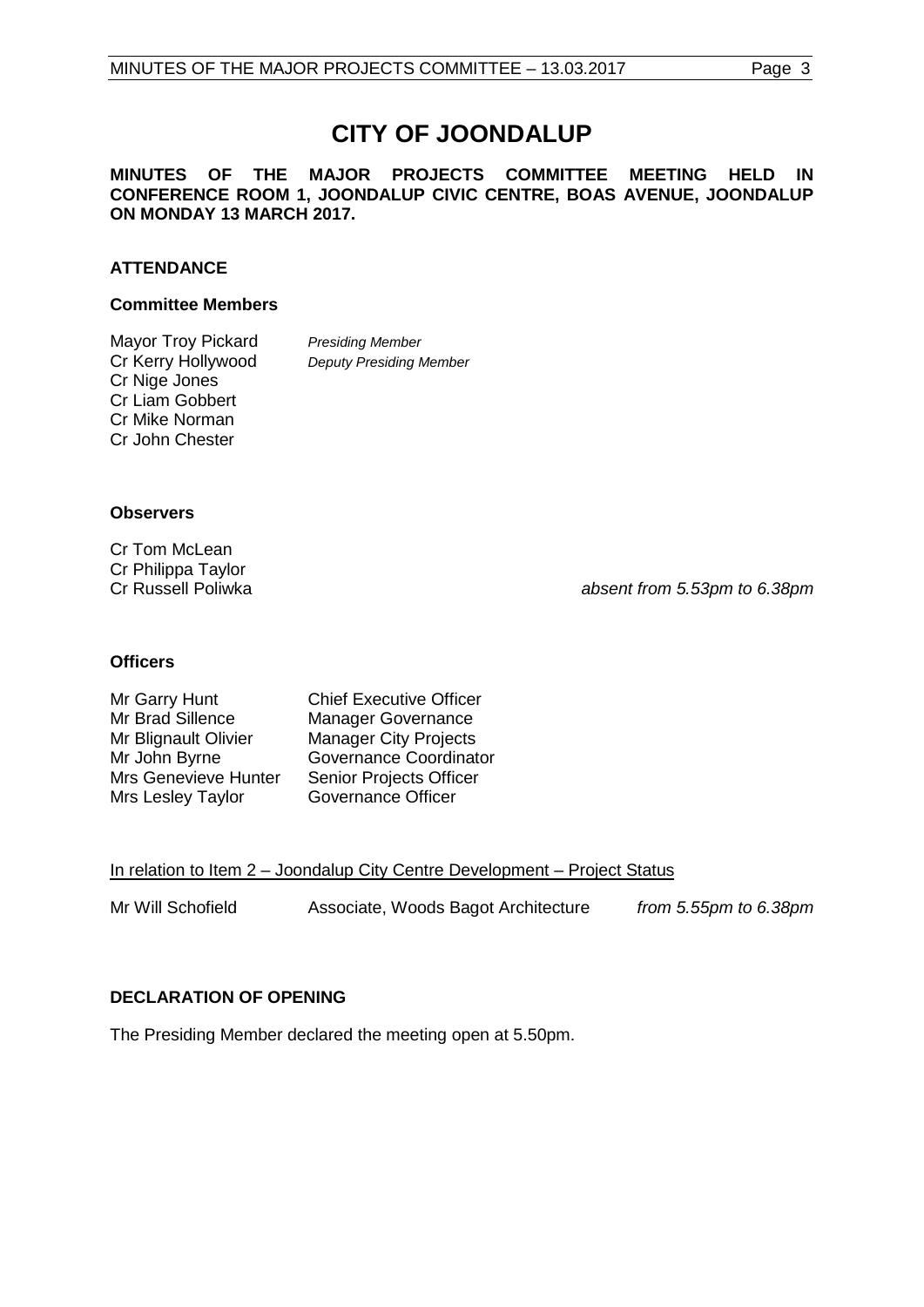#### **DECLARATIONS OF INTEREST**

#### **Disclosure of Proximity Interest**

A declaration under this section requires that the nature of the interest must be disclosed. Consequently a member who has made a declaration must not preside, participate in, or be present during any discussion or decision-making procedure relating to the matter the subject of the declaration. An employee is required to disclose their financial interest and if required to do so by the Council must disclose the extent of the interest. Employees are required to disclose their financial interests where they are required to present verbal or written reports to the Council. Employees are able to continue to provide advice to the Council in the decision making process if they have disclosed their interest.

| <b>Name/Position</b>      | <b>Cr Russell Poliwka.</b>                                   |
|---------------------------|--------------------------------------------------------------|
| <b>Item No./Subject</b>   | Item 2 - Joondalup City Centre Development - Project Status. |
| <b>Nature of interest</b> | <b>Proximity Interest.</b>                                   |
| <b>Extent of Interest</b> | Cr Poliwka owns property in the precinct (CBD).              |

#### **Disclosure of interest affecting impartiality**

Elected Members (in accordance with Regulation 11 of the *Local Government [Rules of Conduct] Regulations 2007)* and employees (in accordance with the Code of Conduct) are required to declare any interest that may affect their impartiality in considering a matter. This declaration does not restrict any right to participate in or be present during the decision-making process. The Elected Member/employee is also encouraged to disclose the nature of the interest.

| <b>Name/Position</b>      | Cr Philippa Taylor.                                      |
|---------------------------|----------------------------------------------------------|
| <b>Item No./Subject</b>   | Item 3 - Ocean Reef Marina - Project Status.             |
| <b>Nature of interest</b> | Interest that may affect impartiality.                   |
| <b>Extent of Interest</b> | Cr Taylor is a member of the Ocean Reef Sea Sports Club. |

#### <span id="page-3-0"></span>**APOLOGIES/LEAVE OF ABSENCE**

#### **Leave of Absence Previously Approved:**

| Cr Russ Fishwick, JP | 2 March to 16 March 2017 inclusive;  |
|----------------------|--------------------------------------|
| Cr Liam Gobbert      | 7 March to 14 March 2017 inclusive;  |
| Cr Nige Jones        | 27 March to 31 March 2017 inclusive; |
| Cr Nige Jones        | 2 April to 7 April 2017 inclusive;   |
| Cr Liam Gobbert      | 11 April to 18 April 2017 inclusive; |
| Cr John Logan        | 22 April to 28 May 2017 inclusive;   |
| Cr Sophie Dwyer      | 12 April to 19 April 2017 inclusive; |
| Cr Nige Jones        | 4 May to 13 May 2017 inclusive;      |
| Cr Sophie Dwyer      | 9 July to 13 July 2017 inclusive.    |
|                      |                                      |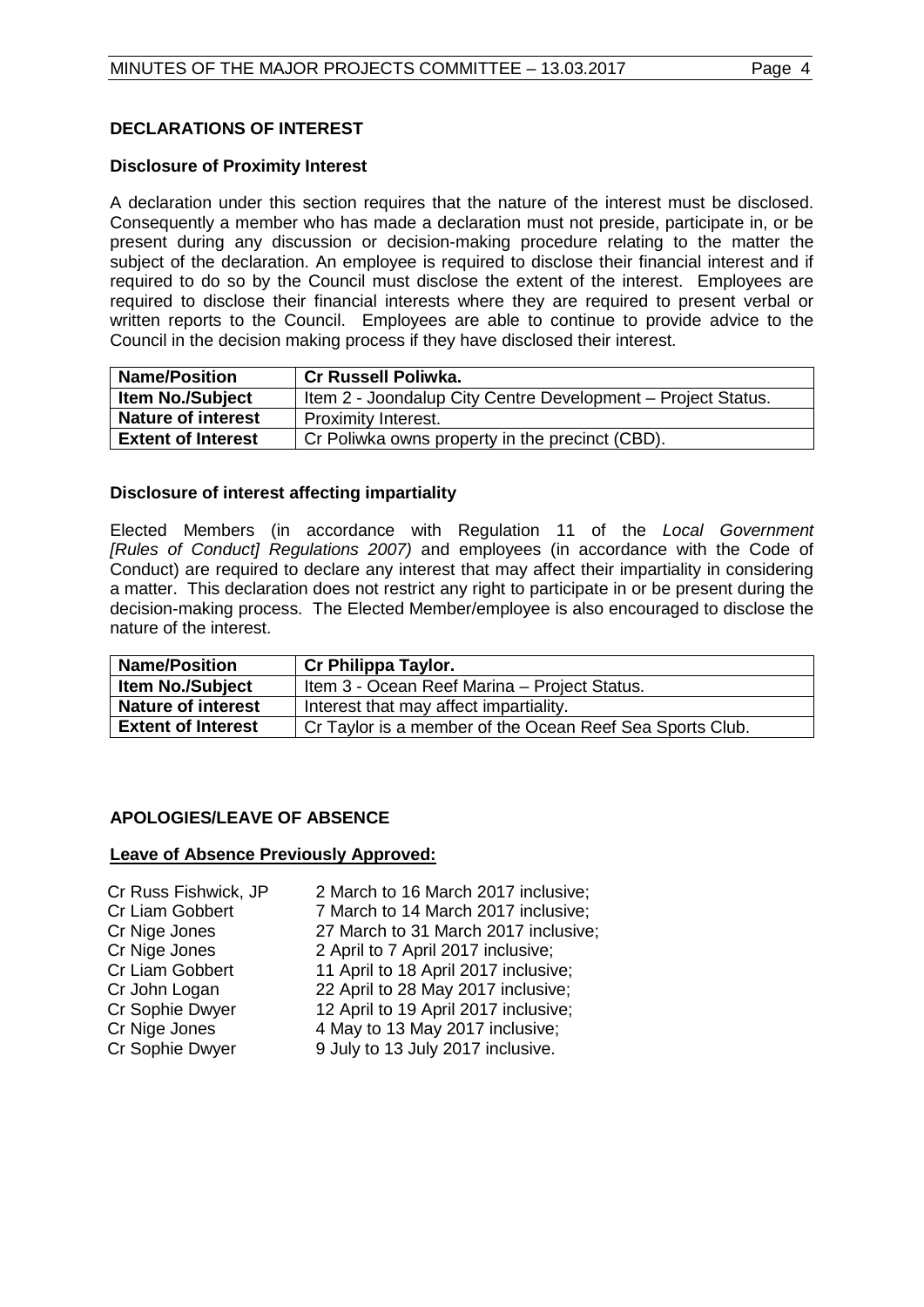#### <span id="page-4-0"></span>**CONFIRMATION OF MINUTES**

MINUTES OF THE MAJOR PROJECTS COMMITTEE HELD ON 3 OCTOBER 2016 AND RESUMED ON 28 NOVEMBER 2016; 28 NOVEMBER 2016; AND SPECIAL MEETING OF THE MAJOR PROJECTS COMMITTEE HELD ON 1 FEBRUARY 2017

**MOVED Cr Gobbert, SECONDED Cr Chester that the minutes of the following meetings of the Major Projects Committee be confirmed as a true and correct record:**

- **1 Major Projects Committee meeting held on 3 October and resumed on 28 November 2016;**
- **2 Major Projects Committee meeting held on 28 November 2016;**
- **3 Special Major Projects Committee meeting held on 1 February 2017.**

#### **The Motion was Put and CARRIED (6/0)**

**In favour of the Motion:** Mayor Pickard, Crs Chester, Gobbert, Hollywood, Jones and Norman.

#### <span id="page-4-1"></span>**ANNOUNCEMENTS BY THE PRESIDING MEMBER WITHOUT DISCUSSION**

Nil.

#### <span id="page-4-2"></span>**IDENTIFICATION OF MATTERS FOR WHICH THE MEETING MAY BE CLOSED TO THE PUBLIC**

In accordance with Clause 5.2 of the City's *Meeting Procedures Local Law 2013*, this meeting was not open to the public.

#### <span id="page-4-3"></span>**PETITIONS AND DEPUTATIONS**

Nil.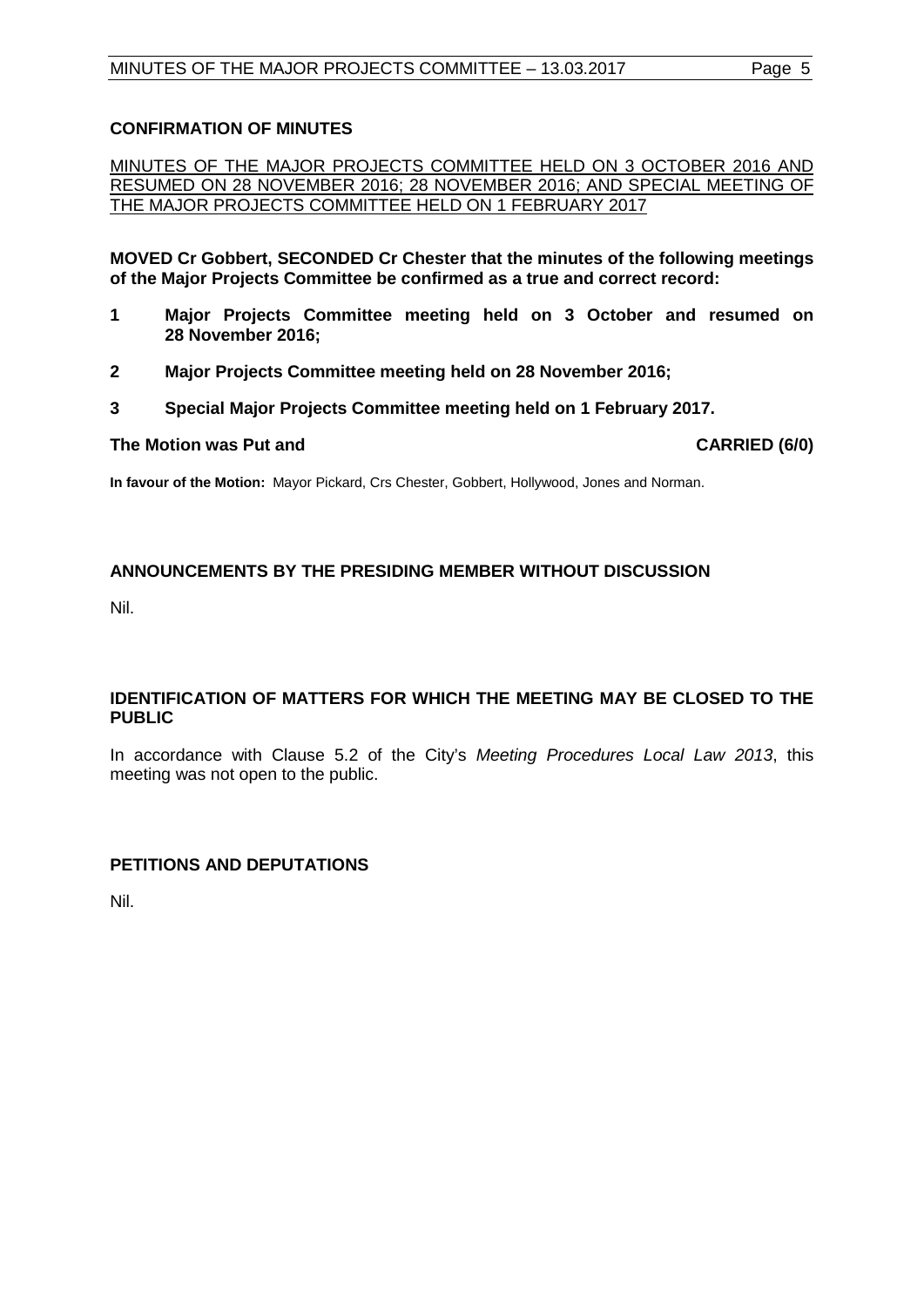#### <span id="page-5-0"></span>**REPORTS**

# <span id="page-5-1"></span>**ITEM 1 SETTING OF MEETING DATES - MAJOR PROJECTS COMMITTEE WARD** All **RESPONSIBLE** Mr Jamie Parry<br>**DIRECTOR** Governance and **Governance and Strategy FILE NUMBER** 02153, 105563, 101515 **ATTACHMENTS** Nil

**AUTHORITY / DISCRETION** Executive - The substantial direction setting and oversight role of Council, such as adopting plans and reports, accepting tenders, directing operations, setting and amending budgets.

#### **PURPOSE**

For the Major Projects Committee to consider the proposed schedule of committee meeting dates for 2017.

#### **EXECUTIVE SUMMARY**

In order to assist with forward planning for all Elected Members, management and staff, a schedule of meeting dates has been prepared for the Major Projects Committee, ensuring synergy between meeting dates and the flow of information and decision-making.

It is therefore recommended that the Major Projects Committee adopts the meeting dates and times for the Major Projects Committee of the City of Joondalup to be held at the Joondalup Civic Centre, Boas Avenue, Joondalup.

#### **BACKGROUND**

The Major Projects Committee was established at the Special Council meeting held on 3 November 2015 (JSC02-11/15 refers). The role of the Major Projects Committee is to:

- oversee the progress of the Ocean Reef Marina, the Joondalup City Centre Office Development, the Joondalup Performing Arts and Cultural Facility and other major strategic capital projects as identified from time to time
- make recommendations to Council on various elements of the projects within the role of the Major Projects Committee, including but not limited to:
	- project scope
	- design elements and core project components
	- development models and financial structures
	- on-going management and utilisation models.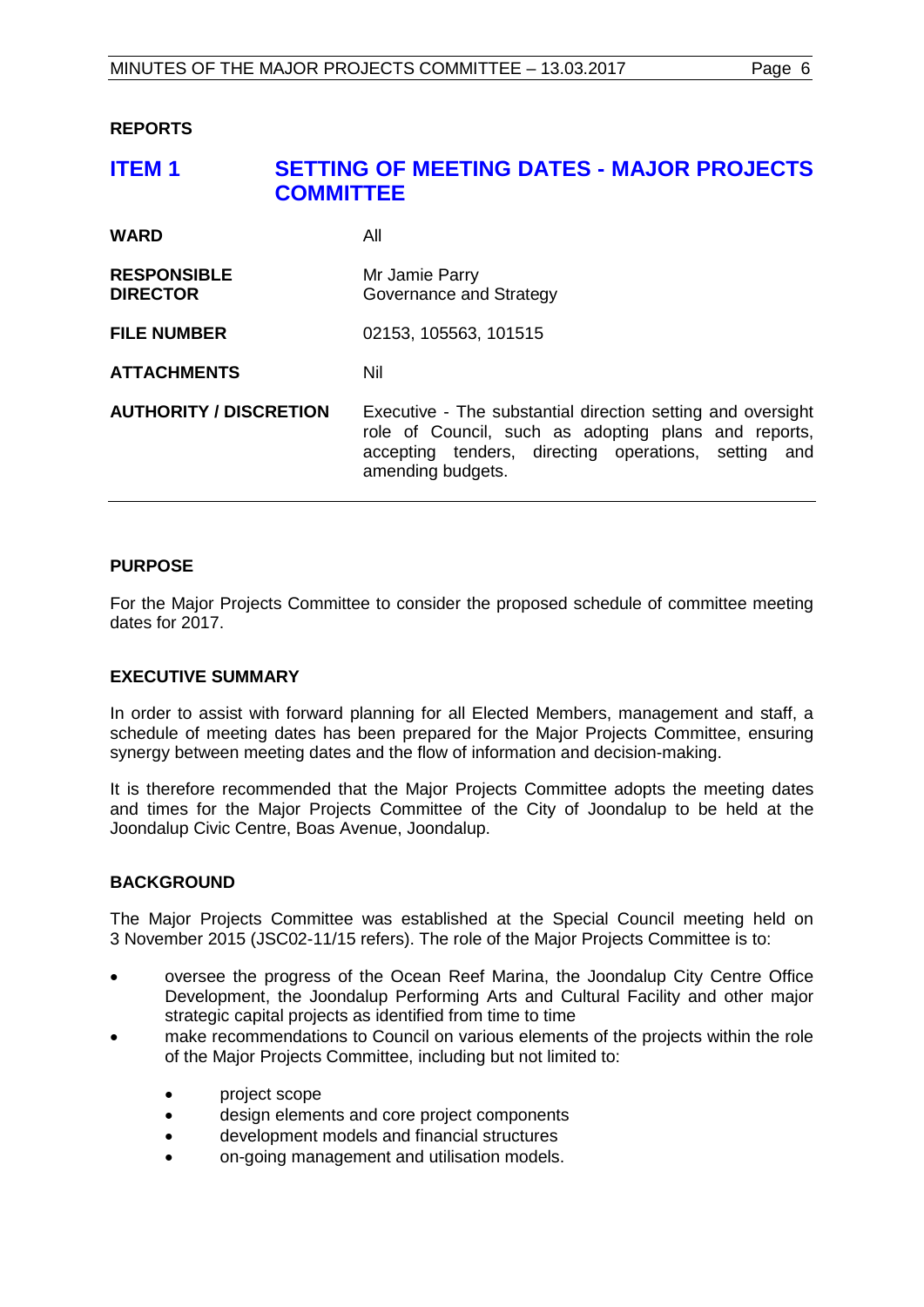The proposed 2017 schedule of Council meeting dates is based on the format used in recent years. That is, a monthly meeting format with Strategy Sessions held on the first Tuesday of each month, Briefing Sessions held on the second Tuesday and Council meetings on the third Tuesday.

This enables committee meetings to be scheduled on the Monday, Tuesday or Wednesday of weeks one, two and three so as to minimise potential conflicts with other Council activities and provide a 'meeting-free' week in the fourth week of each month.

It is preferable to hold committee meetings in the first week of the month, thereby enabling committee recommendations to be listed in the Briefing Session agenda and subsequently the Council meeting agenda, however this may not always be possible due to other scheduled meetings.

#### **DETAILS**

The Major Projects Committee is a new committee that will oversee the progress of a variety of landmark projects within the City of Joondalup. Meetings of this committee may need to be held on an 'as-needs' basis, due to the nature and timing of decisions needed for these significant projects,. However, to ensure ongoing progress reports are provided to Elected Members and enable timely decisions to be made, it is suggested the Major Projects Committee meets bi-monthly, on the Monday of the second week of the month.

The proposed meeting day / date / times are as follows:

- Monday 8 May 2017, commencing at 5.45pm.
- Monday 10 July 2017, commencing at 5.45pm.
- Monday 11 September 2017, commencing at 5.45pm.

Dates for committee meetings have not been set beyond 2 October 2017 in view of the fact that the local government elections will be held on 21 October 2017. At that time all committees will disband and be re-established, if appropriate, following the holding of the elections.

#### **Issues and options considered**

The Major Projects Committee can either:

- adopt the meeting dates as proposed in this report or
- amend the meeting dates.

#### **Legislation / Strategic Community Plan / policy implications**

**Legislation** *Local Government Act 1995. Local Government (Administration) Regulations 1996. City of Joondalup Meeting Procedures Local Law 2013*.

#### **Strategic Community Plan**

| Key theme                   | Governance and Leadership. |
|-----------------------------|----------------------------|
| <b>Objective</b>            | Corporate capacity.        |
| <b>Strategic initiative</b> | Not applicable.            |
| <b>Policy</b>               | Not applicable.            |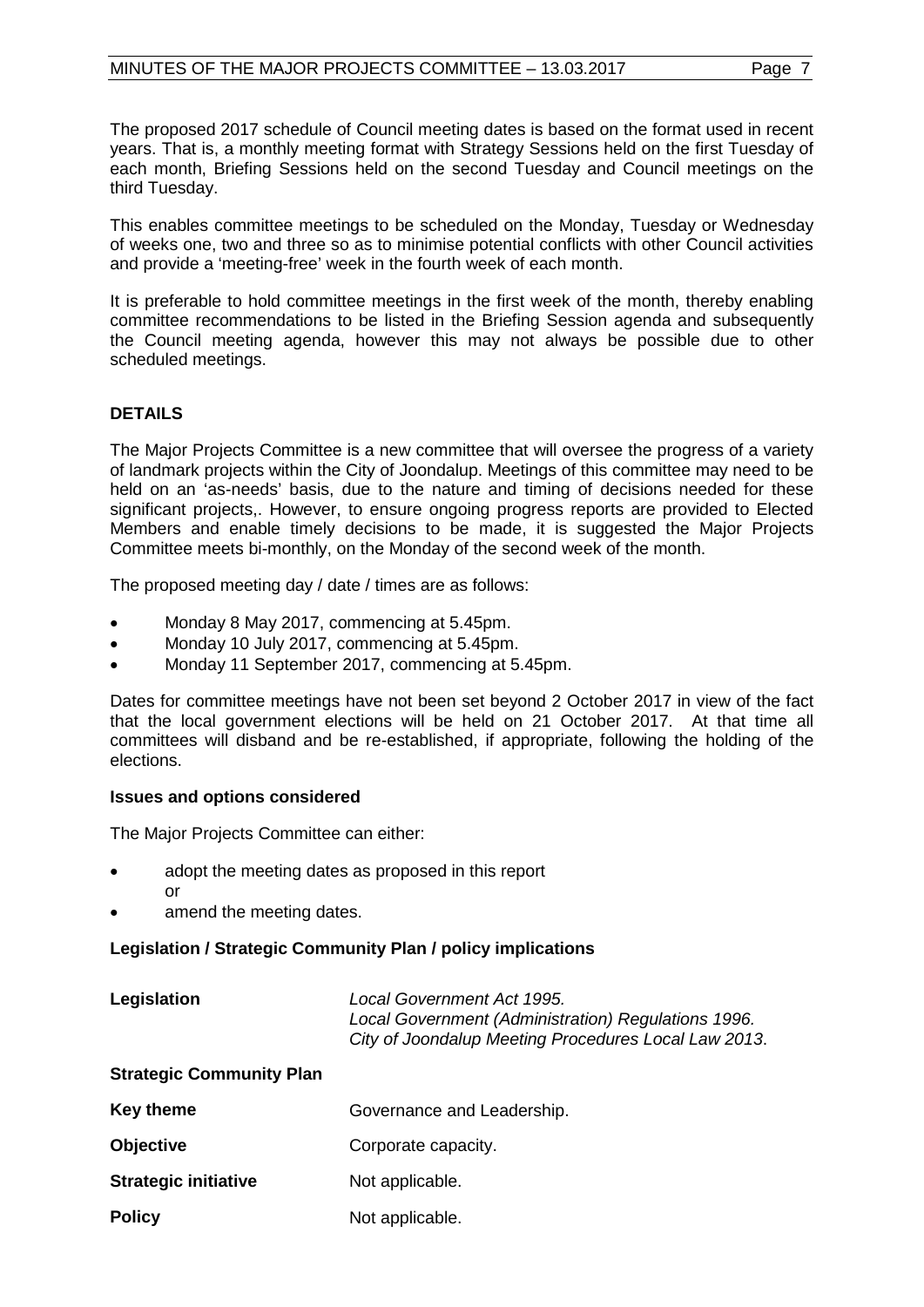#### **Risk management considerations**

Should forward planning of committee meetings not be identified, then there is a risk for meetings to be held on an ad-hoc basis; lacking coordination with other key meetings and corporate planning processes.

#### **Financial / budget implications**

Not applicable.

#### **Regional significance**

Not applicable.

#### **Sustainability implications**

Not applicable.

#### **Consultation**

Not applicable.

#### **COMMENT**

The proposed dates have been based on a bi-monthly meeting cycle, with meetings to be held in the first week of the month, thereby enabling flow-on reporting within Council's monthly meeting cycle. In addition, the proposed meeting dates for the Major Projects Committee are cognisant of proposed meeting dates for a variety of other committees.

#### **VOTING REQUIREMENTS**

Simple Majority.

**MOVED Cr Gobbert, SECONDED Cr Hollywood that the Major Projects Committee ADOPTS the following meeting dates and times for the Major Projects Committee of the City of Joondalup to be held at the Joondalup Civic Centre, Boas Avenue, Joondalup:**

| <b>Major Projects Committee</b>                 |
|-------------------------------------------------|
| To be held in Conference Room 1                 |
| Monday 8 May 2017, commencing at 5.45pm.        |
| Monday 10 July 2017, commencing at 5.45pm.      |
| Monday 11 September 2017, commencing at 5.45pm. |

#### **The Motion was Put and CARRIED (6/0)**

**In favour of the Motion:** Mayor Pickard, Crs Chester, Gobbert, Hollywood, Jones and Norman.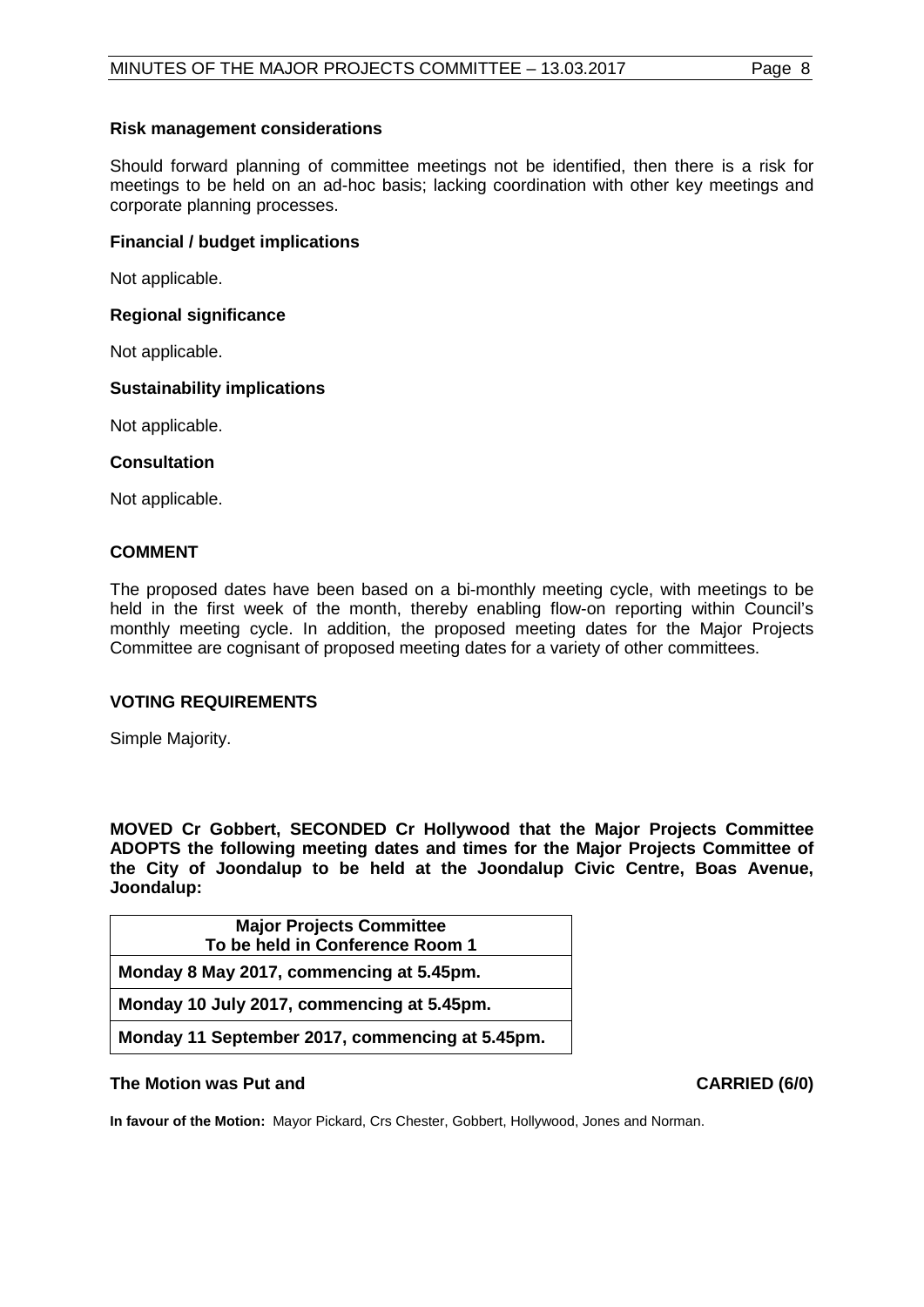#### **Disclosure of Proximity Interest**

| <b>Name/Position</b>      | <b>Cr Russell Poliwka.</b>                                   |
|---------------------------|--------------------------------------------------------------|
| <b>Item No./Subject</b>   | Item 2 - Joondalup City Centre Development – Project Status. |
| <b>Nature of interest</b> | <b>Proximity Interest.</b>                                   |
| <b>Extent of Interest</b> | Cr Poliwka owns property in the precinct (CBD).              |

*Cr Poliwka left the room at 5.53pm.*

*Mr Will Schofield of Woods Bagot Architecture entered the room at 5.55pm.*

### <span id="page-8-0"></span>**ITEM 2 JOONDALUP CITY CENTRE DEVELOPMENT - PROJECT STATUS**

| WARD                                  | <b>North</b>                       |                                                                                                                                                                             |
|---------------------------------------|------------------------------------|-----------------------------------------------------------------------------------------------------------------------------------------------------------------------------|
| <b>RESPONSIBLE</b><br><b>DIRECTOR</b> | Mr Garry Hunt<br>Office of the CEO |                                                                                                                                                                             |
| <b>FILE NUMBER</b>                    | 103036, 101515                     |                                                                                                                                                                             |
| <b>ATTACHMENTS</b>                    | Attachment 1<br>Attachment 2       | Presentation - Joondalup City Centre<br>Development: Building G study<br>Boas Place Concept Plan - Option 4B                                                                |
| <b>AUTHORITY / DISCRETION</b>         | amending budgets.                  | Executive - The substantial direction setting and oversight<br>role of Council, such as adopting plans and reports,<br>accepting tenders, directing operations, setting and |

#### **PURPOSE**

For Council to note the progress on the Joondalup City Centre Development and to endorse the amended concept plan for the development (Boas Place Concept Plan – Option 4B).

#### **EXECUTIVE SUMMARY**

At its meeting held on 28 November 2016 the Major Projects Committee noted the progress made on the Joondalup City Centre Development (JCCD) project and requested a further review of the Boas Place Concept Plan, particularly in regard to the access way between Building A and Building G and the impact of Building G on the western façade of the City's Library building. The Major Projects Committee also requested a revision of the southern access way.

The City's consultant architects, Woods Bagot, reviewed the concept plan and have amended the position of Building G to address the issues raised by the Major Projects Committee and have reviewed the southern access way and its synergy with the natural area of Central Park.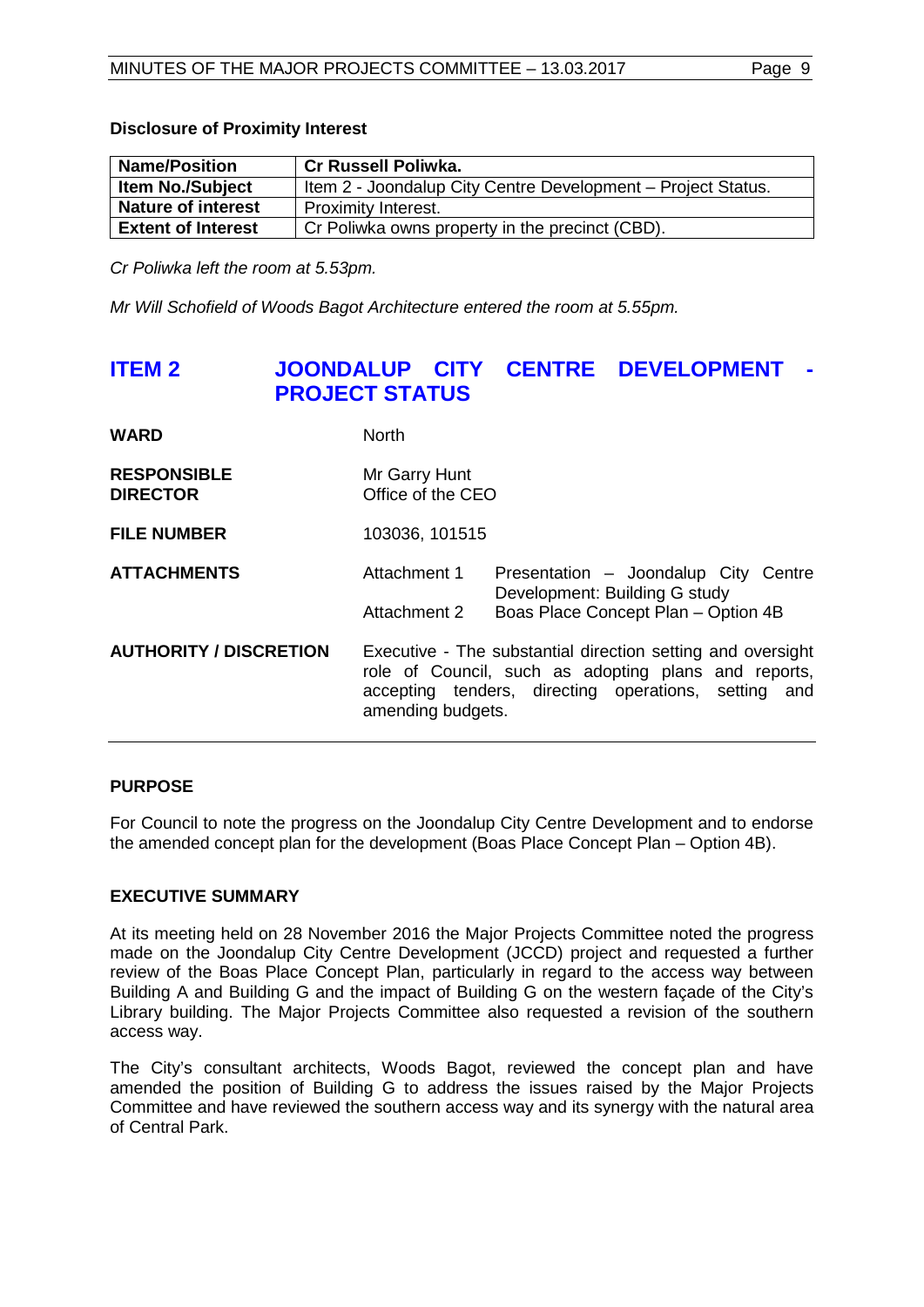Comment and opinion was sought from consultants Arup on restricting the southern access way to emergency and service vehicles only.

Woods Bagot will present detailed information on the above to the Major Projects Committee in PowerPoint presentation form (Attachment 1 refers).

In addition to the above, Woods Bagot has continued the preparation of Design Guidelines for the development. Landscape architects Seedesign, in collaboration with Woods Bagot, has further refined the draft landscape plan and landscape design guidelines.

A *Local Planning Policy* will be prepared to support the development provisions of the *Joondalup Activity Centre Structure Plan* and to embed and commit to the City's vision for Boas Place.

Devwest Group Pty Ltd (Devwest) advised the City that negotiations with potential hotel operators were continuing. Devwest also advised that Edith Cowan University indicated they have no requirements for additional student accommodation at this time.

A high level financial analysis of the anticipated expenditure and income streams for the *Boas Place Concept Plan* has been undertaken. Further due diligence on the analysis is required following endorsement of the *Boas Place Concept Plan* prior to consideration of the financial implications to the City.

#### **Memorandum of Understanding**

At its meeting held on 13 December 2016 (CJ226-12/16 refers), Council authorised the Chief Executive Officer to extend the exclusivity period of the current Memorandum of Understanding (MOU) between the City and Devwest for a period of nine months.

The necessary paperwork facilitating the above was signed by Devwest on 15 December 2016 and the City on 21 December 2016.

#### **Expression of Interest – Office accommodation in the Joondalup City Centre**

On 30 January 2017 Australian Corporate Property and Projects (ACORPP), on behalf of an undisclosed client, advertised for Expressions of Interest (EOI) for 4,000sqm of accommodation in Joondalup.

In collaboration with Devwest, the City submitted a proposal based on the concept plan for Boas Place. The submission incorporated many of the elements from the City's detailed proposal for State Government office accommodation in Joondalup.

Following consideration of the proposal received, ACORPP will invite detailed proposals from the successful respondents. No details on timeframes for the EOI process are available at this point in time.

*It is therefore recommended that Council:*

- *1 NOTES the Joondalup City Centre Development Project Status Report;*
- *2 ENDORSES the Boas Place Concept Plan – Option 4B as detailed in Attachment 2 to this Report.*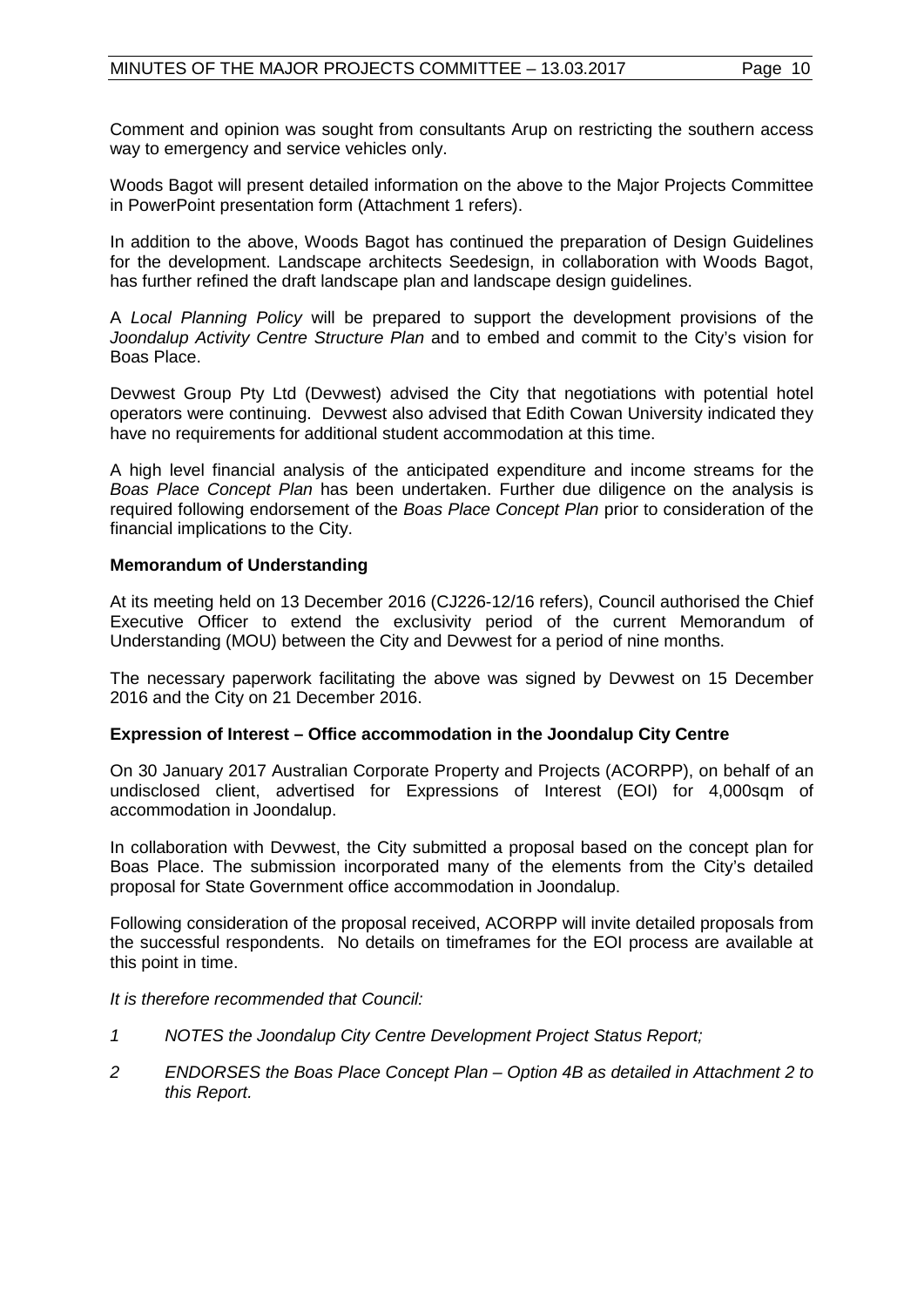#### **BACKGROUND**

Following the State Government's decision that the City was not the preferred respondent for the provision of office accommodation in the Joondalup City Centre, the components of the *Boas Place Concept Plan* were reviewed and the construction priorities for Boas Place were updated.

In broad terms, Devwest proposed the following components:

- 1 Hotel.
- 2 Student accommodation.
- 3 Commercial office building lead by market demand.
- 4 Aged care / independent living units co-located with child care and medical facilities.
- 5 Residential lead by market demand.

Further amendments were made to the concept plan based on the specific requirements of the potential end-users identified by Devwest. At the meeting held on 1 August 2016, it was agreed that the Major Projects Committee, among other things:

*"2 ENDORSES the amended Joondalup City Centre Concept Plan Option 4 (SK0010 Rev A) for the purposes of advancing the project."*

To enable the City to process negotiation of a new Memorandum of Understanding (and other potential agreements) with Devwest, the Major Projects Committee (meeting held on 1 August 2016) requested that a report be prepared on the implications, both financial and other, to the City assuming the role of precinct developer. The required investigations, including town planning and subdivision, to facilitate the above commenced in October 2016.

At its adjourned meeting held on 3 October 2016 the Major Projects Committee identified that the location of mix-use Building G (mixed-use), on the eastern side of the development site fronting Boas Avenue, restricted the line of sight into Civic Square and the Joondalup Library. It was therefore requested by the Major Projects Committee that investigations be undertaken to create an "arrival" point with a better line of sight into Civic Square.

Following consideration of the amendments made to the concept plan, at its meeting held on 28 November 2016 (Item 3 refers), it was agreed that the Major Projects Committee, among other things:

- *"2 REQUESTS further refinement of the Boas Place Concept Plan to ensure that:*
	- *2.1 Building G has minimal impact on the western facade of the library building;*
	- *2.2 the pedestrian access way between Building G and Building A be redesigned to enable an engaging pedestrian experience;*
	- *2.3 the new access way to the south of Building H be revised to give focus to a pedestrian environment, with a possible restricted vehicle access, as well as respect the natural area of Central Park."*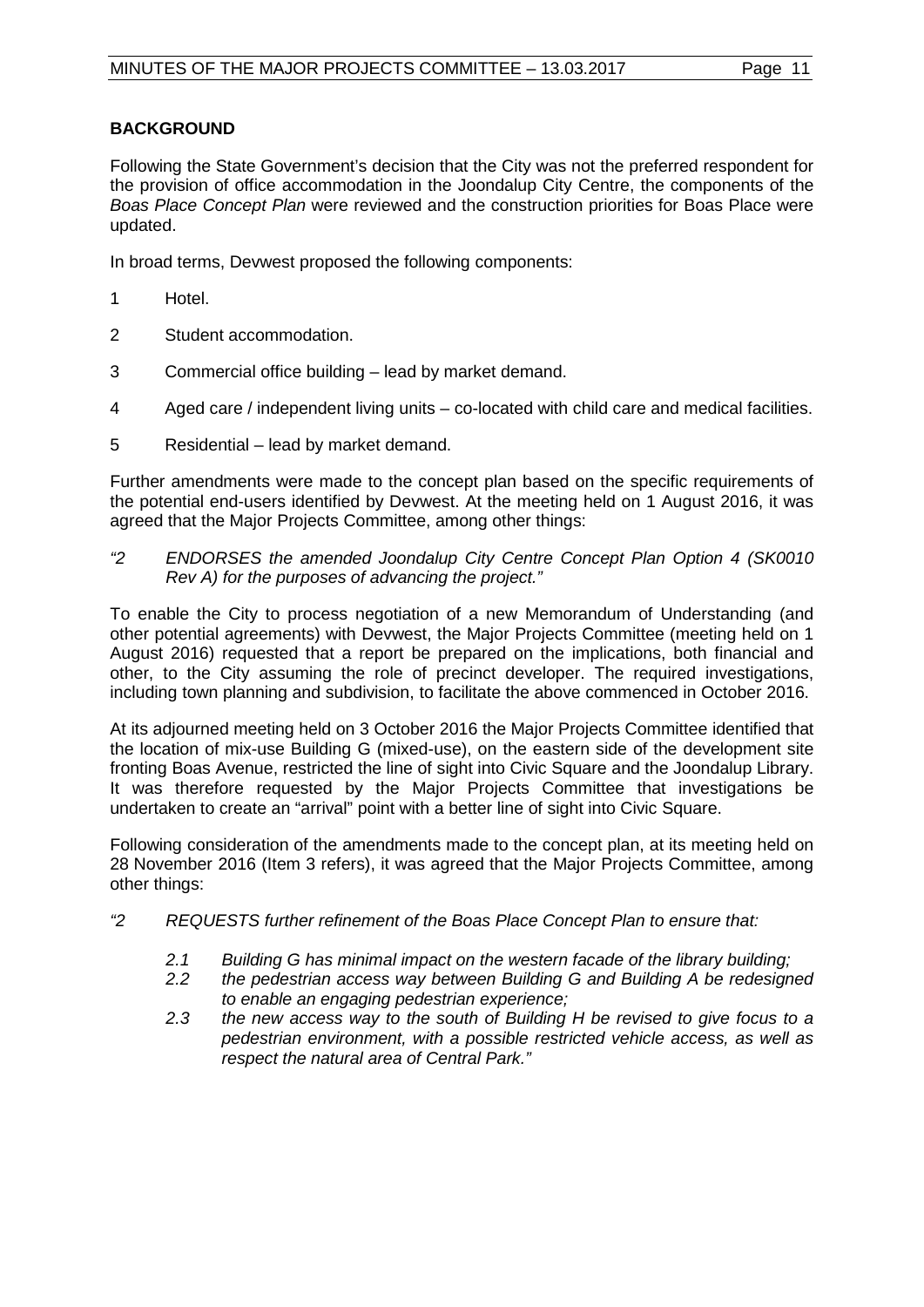#### **DETAILS**

#### **Boas Place Concept Plan**

The City's architectural consultant, Woods Bagot, has reviewed and amended the *Boas Place Concept Plan* taking into consideration the matters of concern raised by the Major Projects Committee.

Woods Bagot will present the amended concept plan as well as traffic and transport information on the southern access way to the Major Projects Committee via a PowerPoint presentation (Attachment 1 refers).

#### **Design Guidelines**

The *Boas Place Design Guidelines*, incorporating the landscape guidelines, are currently being finalised. The guidelines are not enforceable through the City's planning framework; however a *Local Planning Policy* will be prepared for the development that incorporates the components of the guidelines critical to ensuring appropriate built form and activity particularly at ground level and to support the development provisions of the *Joondalup Activity Centre Structure Plan*.

#### **Devwest Group Pty Ltd**

Advice received from Devwest indicates that negotiations with potential hotel operators are on-going. However, the demand for student accommodation in the Joondalup area appears to be falling with ECU indicating that they have no requirement for additional student accommodation in the short-term. Further, it is likely that any additional student accommodation will be constructed on ECU owned land.

#### **Feasibility Analysis**

The relevant information contained within the Town Planning / Subdivision Advice report prepared by the Rowe Group contributed to the preparation of a high level financial feasibility analysis of the development.

Further assessment of the potential expenditure and income streams is required following endorsement of the *Boas Place Concept Plan*. This assessment will include such items as:

- public realm costs
- validation of potential costs by a Quantity Surveyor
- impact on costs and income streams of staging the development (particularly the public realm).

The current estimates raised doubts about the financial benefits of implementing the concept plan in totality due to current low capital value of the land and the high cost of the public realm. This situation is now expected to be the long-term position; therefore there may be opportunity to develop a single site that complies with the endorsed concept plan as an initial investment. This would result in promoting the overall development and could act as a catalyst for further interest and investment.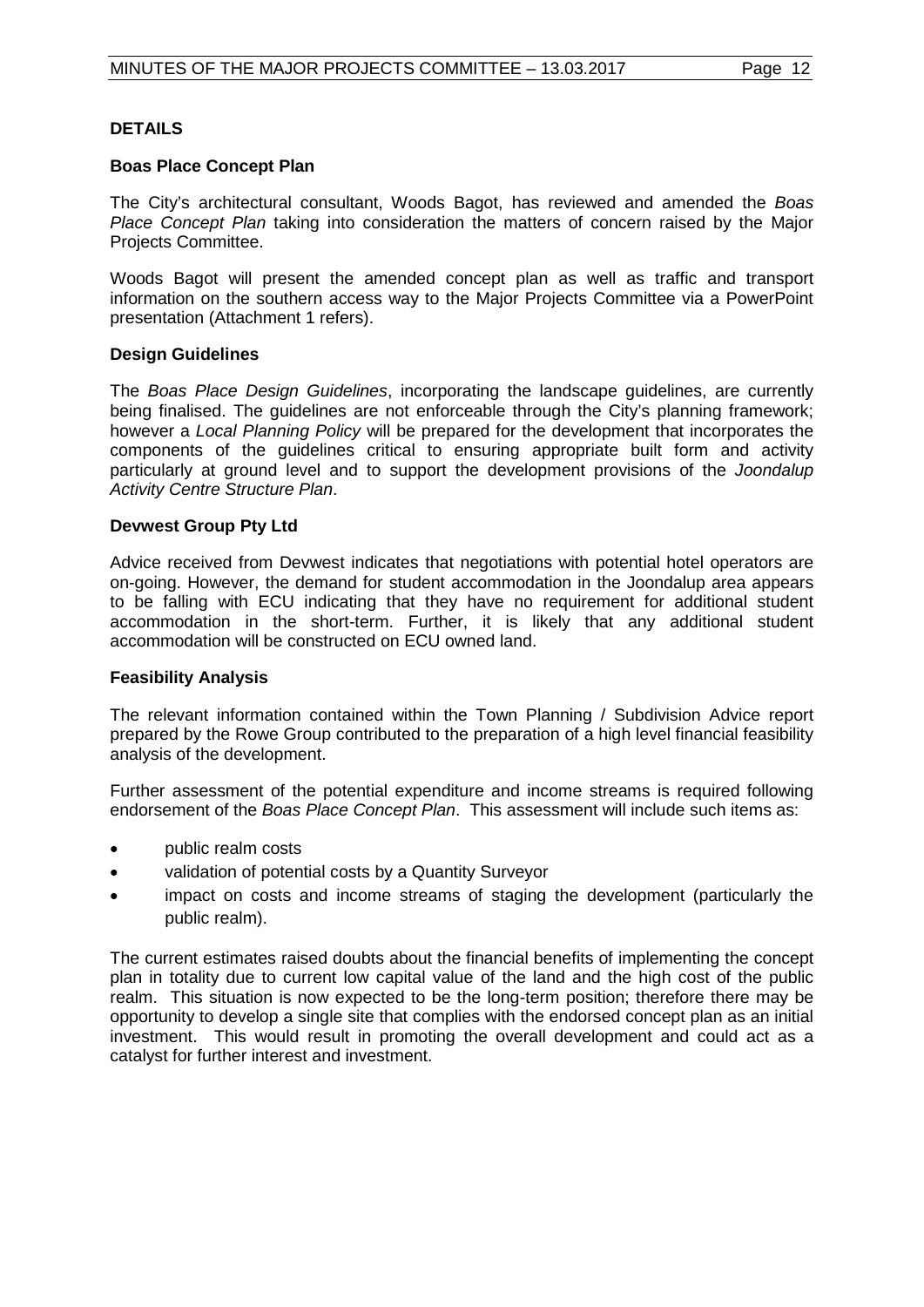#### **Memorandum of Understanding**

The exclusivity period of the MOU with Devwest has been extended by nine months, expiring on 10 September 2017.

At the same time as endorsing the extension to the exclusivity period, Council also authorised the commencement of negotiations with Devwest for a new MOU for one or more components of the *Boas Place Concept Plan* or either one or more of the lots or specific sites of the JCCD (CJ226-12/16 refers).

It is anticipated that these negotiations will occur following endorsement of the amended concept plan (*Boas Place Concept Plan* – Option 4B, Attachment 2 refers).

#### **Expression of Interest – Office Accommodation in Joondalup**

On Monday 30 January 2017 ACORPP on behalf of an undisclosed client, advertised an EOI for the following:

| Lease area:           | 4,000sqm.                                                              |
|-----------------------|------------------------------------------------------------------------|
| <b>Property type:</b> | Office accommodation.                                                  |
| Location:             | Ideally located in Joondalup or up to 10 kilometres from the Joondalup |
|                       | City Centre.                                                           |
| Lease term:           | Minimum 10 years.                                                      |
| <b>Requirements:</b>  | Located in close proximity to public transport.                        |
|                       | Car parking $-$ private and public.                                    |
| <b>Closing date:</b>  | 5.00pm, Friday 3 February 2017.                                        |

Responses had to include the following information:

- Lease area.
- Proposed rent.
- Outgoings (if payable).
- Lease term and any renewal options.
- Number of car parking bays available and cost per bay.
- Incentives offered.
- A floor plan and brochure (if available).

The City understands that following consideration of responses to this EOI, successful respondents will be requested to provide a detailed proposal, should the undisclosed client choose to do so.

In collaboration with development partner Devwest the City submitted a proposal based on the concept plan for Boas Place. The submission incorporated many of the elements from the City's detailed proposal for State Government office accommodation in Joondalup.

The proposal outlined the components of the *Boas Place Concept Plan* and the benefits to tenants of being part of a mixed-used development in the heart of the City Centre close to all amenities including public transport and car parking.

The proposal also outlined that 4,000sqm of office accommodation could be facilitated in a number of locations within Boas Place; therefore not limiting the client to one specific location or building size.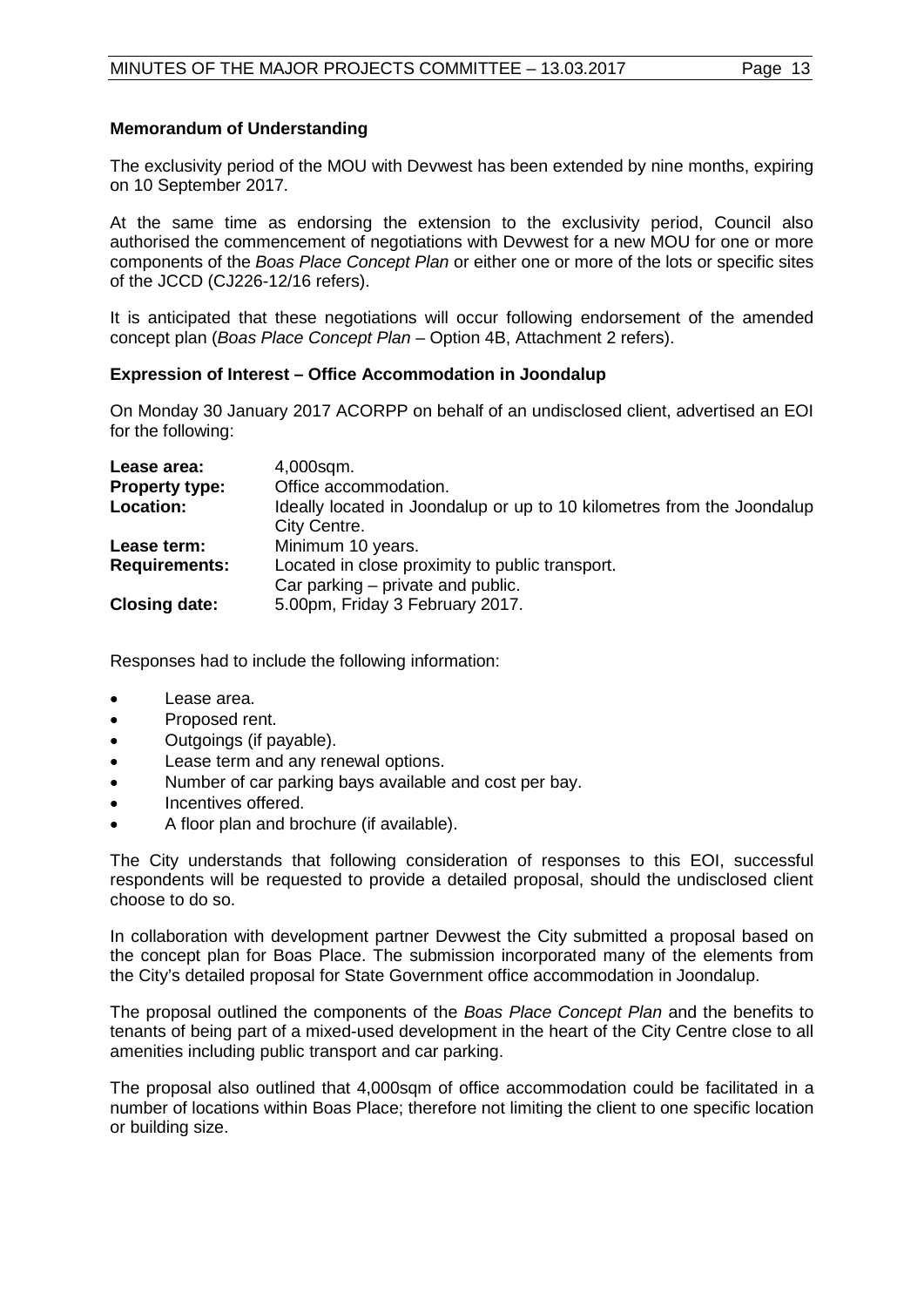Following submission of the proposal to ACORPP, the document was made available to Elected Members.

#### **Issues and options considered**

Not applicable.

#### **Legislation / Strategic Community Plan / policy implications**

| Legislation | The structure through which the City will facilitate any |
|-------------|----------------------------------------------------------|
|             | agreement with its development partner will comply       |
|             | with the City's obligations under the Local Government   |
|             | Act 1995.                                                |
|             |                                                          |

• The development of the site (Lot 507 (90) Boas Avenue, Lot 496 (70) Davidson Terrace and part Lot 497 (102) Boas Avenue, Joondalup) is subject to the provision of *District Planning Scheme No. 2.*

#### **Strategic Community Plan**

| Key theme                   | <b>Quality Urban Development.</b>                                                                                |  |  |
|-----------------------------|------------------------------------------------------------------------------------------------------------------|--|--|
| <b>Objective</b>            | City Centre development.                                                                                         |  |  |
| <b>Strategic initiative</b> | Pursue the development of commercial office buildings within<br>the Joondalup City Centre.                       |  |  |
| <b>Policy</b>               | The development of the site is subject to the provisions of the<br>relevant City of Joondalup planning policies. |  |  |
|                             | project will also require the<br>preparation of a<br>The<br>Local Planning Policy.                               |  |  |

#### **Risk management considerations**

A risk management assessment will be a required component of the contract documents preparation phase and the business plan process required for any disposal of City owned land.

#### **Financial / budget implications**

Current financial year impact

| Account no.<br><b>Budget Item</b>      | 220-C1041<br>$220 - 2$ . |  |  | Joondalup City Centre Commercial Office Development - |
|----------------------------------------|--------------------------|--|--|-------------------------------------------------------|
| <b>Budget amount</b>                   | \$878,011<br>\$279.542   |  |  |                                                       |
| Amount spent to date<br><b>Balance</b> | \$598,469                |  |  |                                                       |

The approved 2016-17 project budget makes provision for legal advice, other consultancy, subdivision costs and marketing/promotion.

The project acknowledges that a business plan process will be undertaken in accordance with the City's obligations under the *Local Government Act 1995.*

All amounts quoted in this report are exclusive of GST.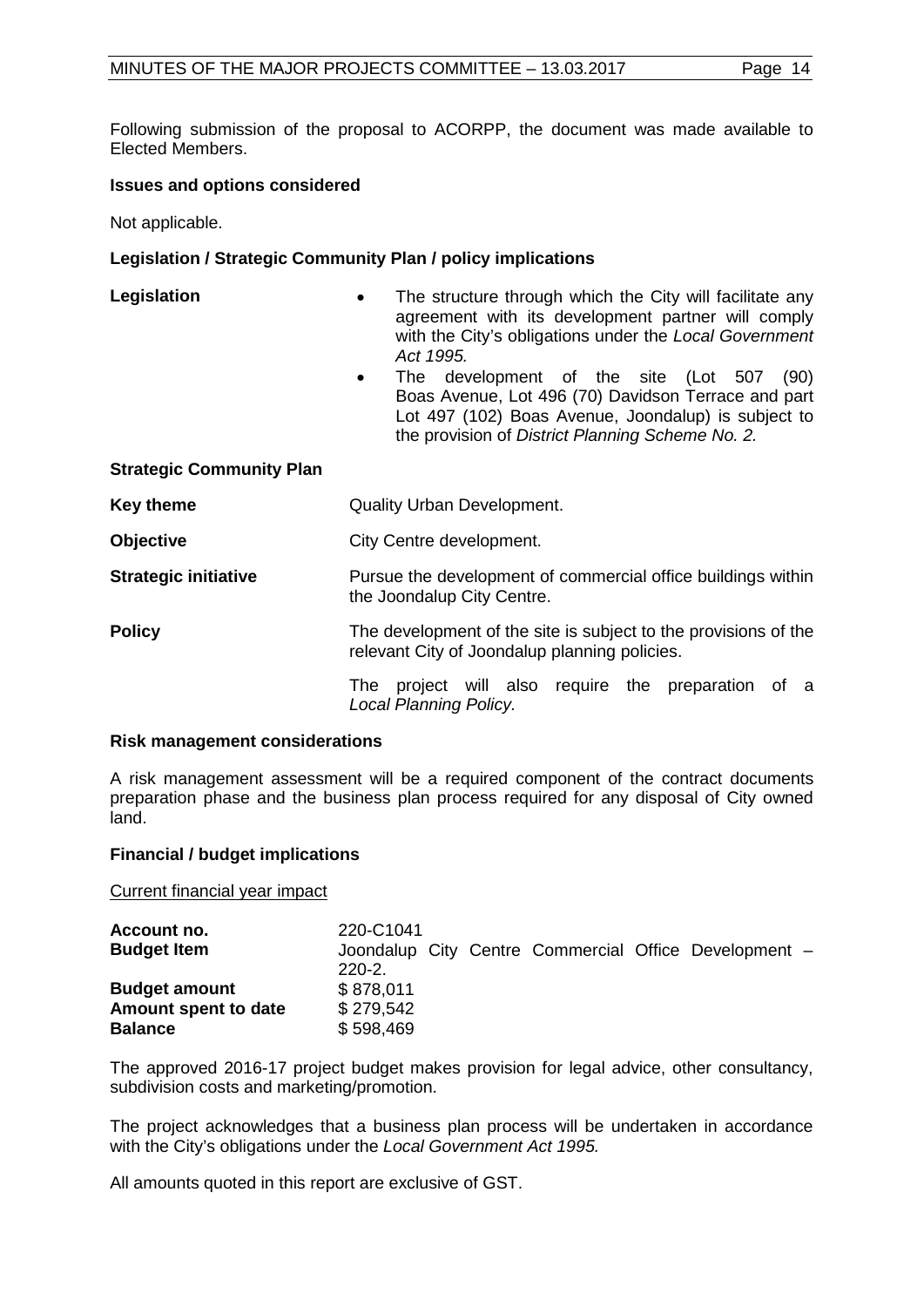#### **Regional significance**

The substantial commercial component of the integrated mixed-used development across Lot 507 (90) Boas Avenue and Lot 496 (70) Davidson Terrace will enhance the vitality and vibrancy of the City Centre by increasing the number of people attracted to it for work, retail, leisure, entertainment and commercial purposes. This, together with the attraction of permanent residents to the development, will provide the impetus for the City Centre to grow and become the preferred location for investment in high-order public and private employment generating infrastructure – key performance indicators identified by the State Government for the classification of a "primary centre" articulated in *Directions 2031 and Beyond.*

#### **Sustainability implications**

#### **Environmental**

Environmental sustainability initiatives will be incorporated into the proposed design of all components of the entire development. The sustainability focus is underpinned by two core principles:

- Enhance the end user experience and provide a high quality environment.
- Reduce operating expenses with sensible solutions that satisfy whole of life considerations.

#### Social

The total development of Boas Place will offer a range of attractions and activities for locals, workers, visitors and tourists to see and do, throughout different times of the day, week and year.

Reflecting Joondalup's unique community profile and diverse mix of businesses, educational, health, retail and other uses already present in the Joondalup City Centre, Boas Place will be a destination where everybody feels welcome. Boas Place will provide flexibility in many aspects of the work/life balance and will be a place to work, socialise, network, shop and relax.

#### Economic

The overall economic impacts of the total development of Boas Place include one-off construction impacts and on-going impacts generated by additional employment.

The current *Boas Place Concept Plan* predicts that the total benefit, including flow on impact to the Joondalup economy will be 2,920 jobs. It is anticipated that of this number, 63% of the jobs generated will be taken up by local residents (some 1,857). This is likely to have a significant positive impact on the wider Perth metropolitan transport system by improving the employment self-sufficiency of the region.

The total on-going impact on the Australian economy will be in the vicinity of \$648 million in additional output and a total of 3,[1](#page-14-0)75 jobs added to the Australian economy.<sup>1</sup>

The addition of 800 State Government officers, located in the new office building on the corner of Shenton Avenue and Davidson Terrace, will also benefit the JCCD. These officers will increase the customer base for the commercial/retail tenants of the development and act as an attractor to potential end-users.

<span id="page-14-0"></span>Sources: City of Joondalup Economic Development Analysis National Institute of Economic and Industry Research (NIEIR) ©2015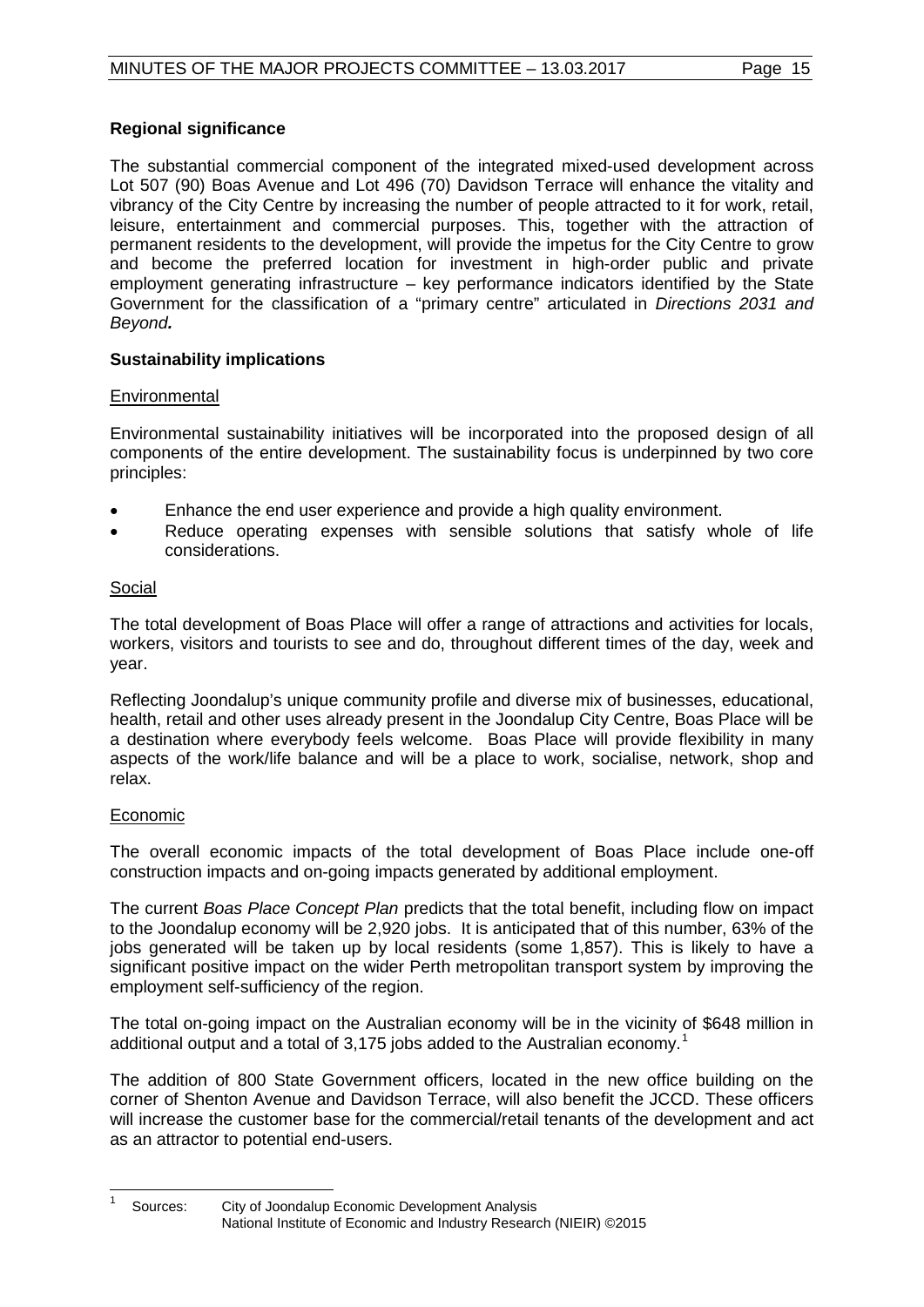#### **Consultation**

In determining the proposed concept plan options, substantial consultation was undertaken with external consultants including Arup, Rowe Group, Woods Bagot and Seedesign. Devwest also provided input based on their negotiations with potential end-users and current market conditions.

Further, consultation regarding Crime Prevention through Environmental Design (CPTED) and environmentally sustainable design principles will be undertaken prior to the finalisation of the *Boas Place Design Guidelines*.

#### **COMMENT**

It is considered that the amended concept Plan (*Boas Place Concept Plan* – Option 4B) addresses the issues raised by the Major Projects Committee concerning Building G and the southern access way.

Endorsing the concept plan will enable the City to commence negotiations with Devwest on a new MOU (as authorised by Council at its meeting held on 13 December 2016, CJ226-12/16 refers), prepare marketing materials to promote the development, finalise the design guidelines and finalise the financial analysis of the project, particularly the financial impact to the City.

#### **VOTING REQUIREMENTS**

Simple Majority.

#### **OFFICER'S RECOMMENDATION**

That Council:

- 1 NOTES the Joondalup City Centre Development Project Status Report;
- 2 ENDORSES the Boas Place Concept Plan Option 4B as detailed in Attachment 2 to this Report.

#### **MOVED Cr Jones, SECONDED Cr Hollywood that Council:**

- **1 NOTES the Joondalup City Centre Development Project Status Report;**
- **2 ENDORSES the** *Boas Place Concept Plan* **– Option 4B as detailed in Attachment 2 to this Report;**
- **3 NOTES the new access way on the southern boundary of the site is to be part of the** *Boas Place Concept Plan* **– Option 4B, with construction and utilisation of the access way to connect Lakeside Drive and Grand Boulevard, paying due regard to the environmental area of Central Park.**

#### **The Motion was Put and CARRIED (6/0)**

**In favour of the Motion:** Mayor Pickard, Crs Chester, Gobbert, Hollywood, Jones and Norman.

#### *Appendix 1 refers*

*[To access this attachment on electronic document, click here: Attach1agnMPC170313.pdf](http://www.joondalup.wa.gov.au/files/committees/MAPC/2017/Attach1agnMPC170313.pdf)*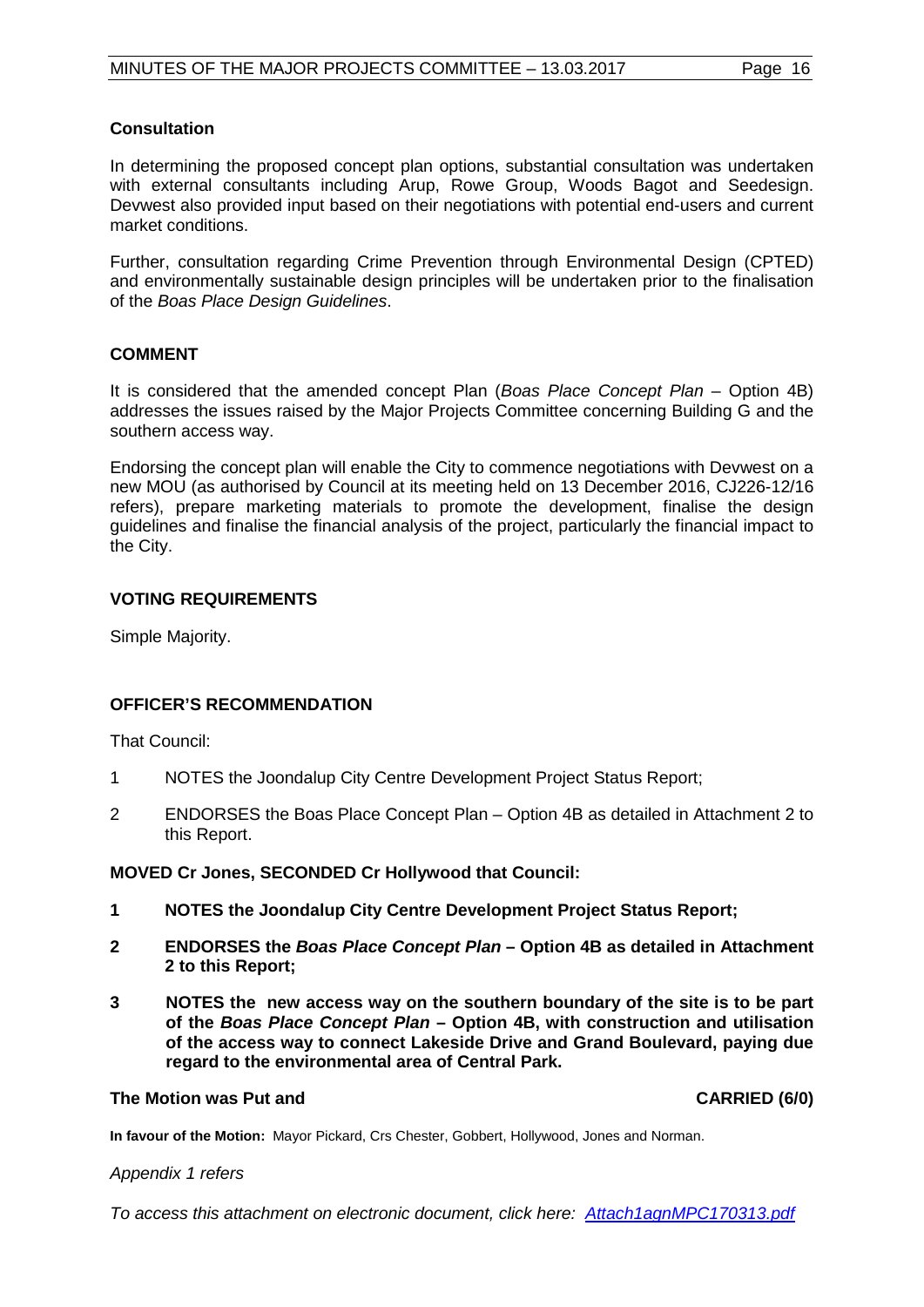*Cr Poliwka entered the room at 6.38pm.*

*Mr Will Schofield of Woods Bagot Architecture left the room at 6.38pm.*

**Disclosure of interest affecting impartiality**

| <b>Name/Position</b>      | Cr Philippa Taylor.                                      |
|---------------------------|----------------------------------------------------------|
| <b>Item No./Subject</b>   | Item 3 - Ocean Reef Marina - Project Status.             |
| <b>Nature of interest</b> | Interest that may affect impartiality.                   |
| <b>Extent of Interest</b> | Cr Taylor is a member of the Ocean Reef Sea Sports Club. |

## <span id="page-16-0"></span>**ITEM 3 OCEAN REEF MARINA - PROJECT STATUS**

| <b>WARD</b>                           | <b>North Central</b>                         |                                                                                                                                                                                   |  |
|---------------------------------------|----------------------------------------------|-----------------------------------------------------------------------------------------------------------------------------------------------------------------------------------|--|
| <b>RESPONSIBLE</b><br><b>DIRECTOR</b> | Mr Garry Hunt<br>Office of the CEO           |                                                                                                                                                                                   |  |
| <b>FILE NUMBER</b>                    | 04171, 101515                                |                                                                                                                                                                                   |  |
| <b>ATTACHMENTS</b>                    | Attachment 1<br>Attachment 2<br>Attachment 3 | Ocean Reef Marina Indicative Approvals<br>Timeline (as at February 2017).<br><b>Public Environmental Review Distribution</b><br>List.<br>Promotional materials distributed during |  |
|                                       |                                              | the public advertising period.                                                                                                                                                    |  |
| <b>AUTHORITY / DISCRETION</b>         | Council (that is for 'noting').              | Information - includes items provided to Council for<br>information purposes only that do not require a decision of                                                               |  |

#### **PURPOSE**

For the Major Projects Committee to note the progress on the Ocean Reef Marina project with particular emphasis on the public advertising of the Public Environmental Review document and the Metropolitan Region Scheme Amendment report.

#### **EXECUTIVE SUMMARY**

To progress the approval of the Ocean Reef Marina project the following activities and tasks have been undertaken since the previous project status report was considered by the Major Projects Committee at its meeting held on 28 November 2017:

- 1 Release for public submissions of the Metropolitan Region Scheme (MRS) Amendment report.
- 2 Release for informal public comment of the draft Negotiated Planning Outcome for Bush Forever Site 325 (NPO).
- 3 Release for public submissions of the Public Environmental Review (PER) document and appendices.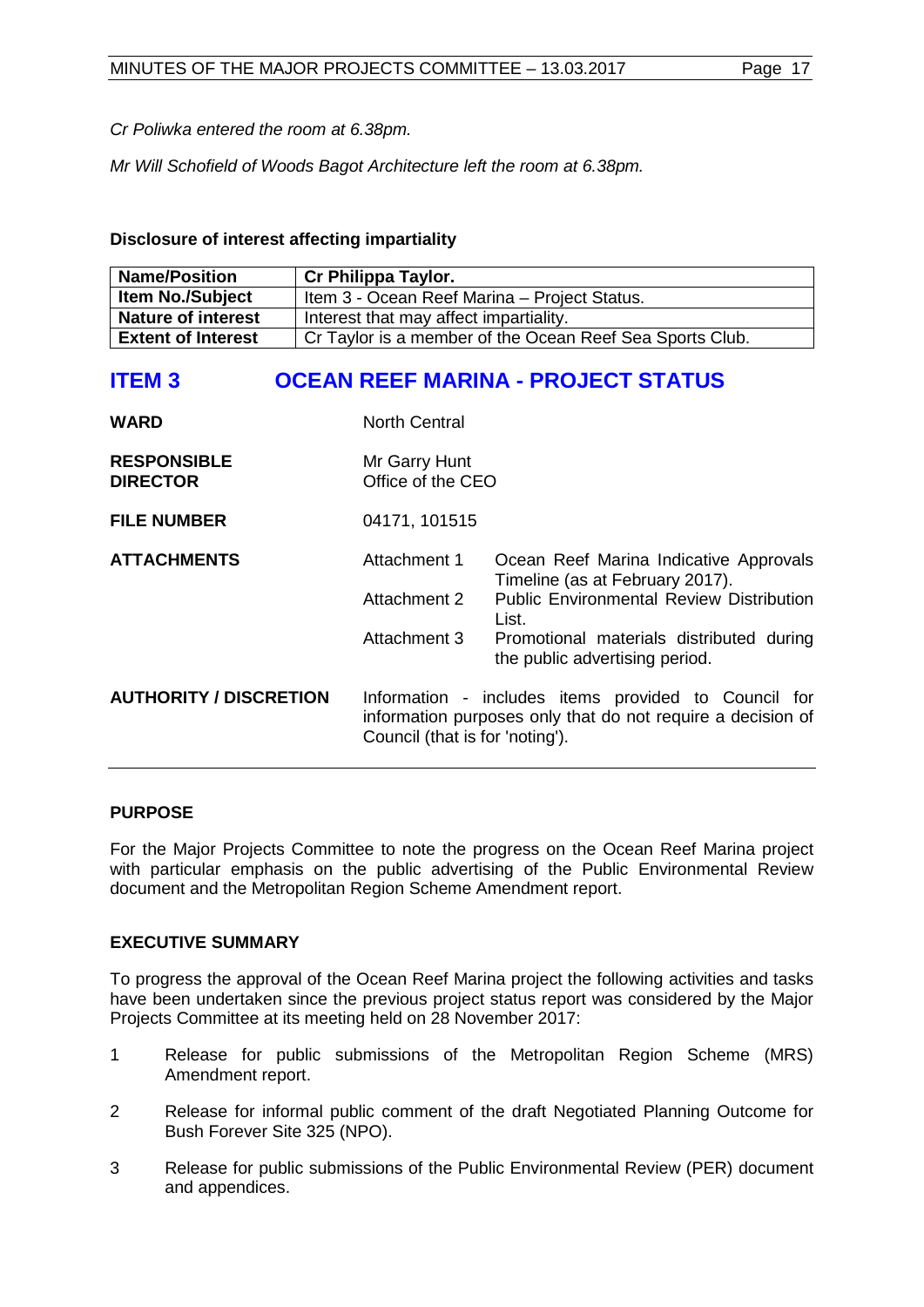- 4 Release for informal public comment the draft preliminary Ocean Reef Marina Structure Plan (Structure Plan).
- *5* Implementation of the *Ocean Reef Marina Communication Strategy.*
- 6 State Government proponency.

Details of the above are provided in this report.

As far as possible the project is progressing in accordance with the Ocean Reef Marina Indicative Approvals Timeline (as at November 2016). The approvals timeline has been updated (Attachment 1 refers) to reflect the proposed delay in the instigation of an amendment to the City's district boundary which is the subject of a separate report to Council.

*It is therefore recommended that the Major Projects Committee NOTES the:*

- *1 Ocean Reef Marina Project Status report;*
- *2 intention of the Chief Executive Officer to respond to submissions on the Public Environmental Review and Metropolitan Region Scheme Amendment as requested*  by the Office of the Environmental Protection Authority and the Department of *Planning.*

#### **BACKGROUND**

#### **1 Metropolitan Region Scheme Amendment**

The City lodged the MRS amendment request with the WAPC in April 2014 and the amendment was initiated in June 2014.

#### **2 Negotiated Planning Outcome for Bush Forever Site 325**

To manage the potential impacts of the MRS Amendment on Bush Forever Site 325 the Western Australian Planning Commission (WAPC) requires finalisation and agreement of the NPO prior to final approval of the MRS Amendment.

Prepared by the City in collaboration with the Department of Planning (DoP), Department of Parks and Wildlife (DPaW) and the Office of Environmental Protection Authority (OEPA), these agencies provided in-principle support for the draft NPO and it was agreed that the document be made available to the public at the same time as the PER and MRS Amendment.

As noted by the Major Projects Committee at its meeting held on 28 November 2016 (Item 2 refers), the City was formally advised on 18 November 2016 that the WAPC had resolved to amend the MRS in accordance with the provision of the *Planning and Development Act 2005.* 

Public advertising of the MRS Amendment commenced on 22 November 2016, closing on 24 February 2017.

#### **3 Public Environmental Review**

Occurring in parallel with the MRS Amendment, the marine based components of the Ocean Reef Marina project are being assessed by the Environmental Protection Authority (EPA) under the *Environmental Protection Act 1986* via a PER – the highest level of assessment.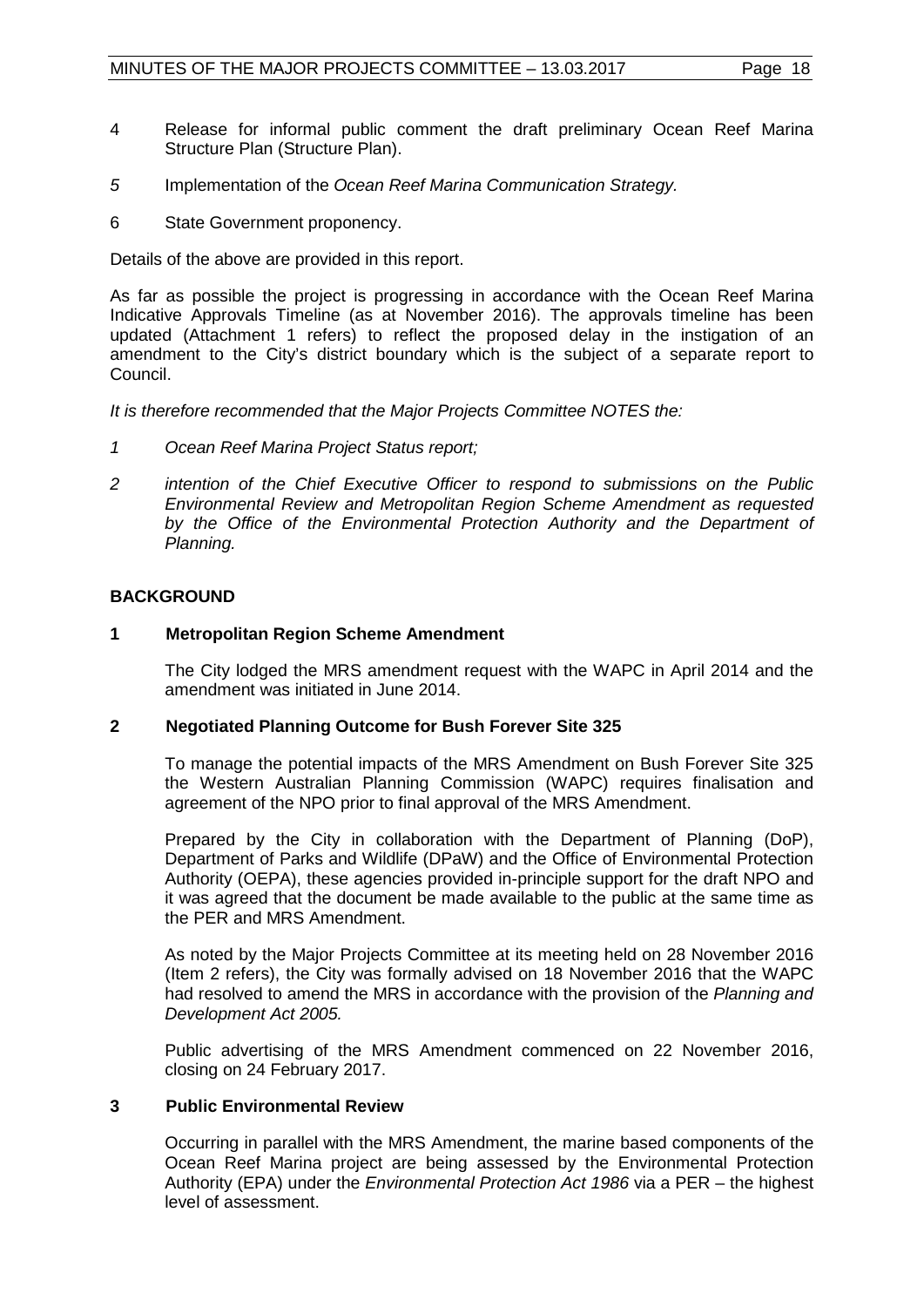Once the required investigations / studies were completed, the PER document and appendices were submitted for consideration by the OEPA. Following various amendments to the documents, on the recommendation of the Major Projects Committee (meeting held on 29 August 2016) at its Special Meeting held on 29 August 2016 (JSC02-08/16 refers), Council noted the intention of the Chief Executive Officer to resubmit the amended PER and supporting documentation to the EPA for approval to advertise.

On 21 October 2016 the City received advice from the OEPA that the amended PER documents were suitable for release for public review.

As previously agreed with the relevant agencies, the PER documents were made available for public review concurrently with the MRS Amendment report (22 November 2016 to 24 February 2017).

#### **4 Ocean Reef Marina Structure Plan**

The draft preliminary *Ocean Reef Marina Structure Plan* was also made available to the community at the same time as the PER, MRS Amendment and draft NPO.

As noted by the Major Projects Committee at its meeting held on 28 November 2016, formal consideration, public advertising and adoption of the Ocean Reef SP can only occur following gazettal of the MRS Amendment and amendments to the City's district boundary and *District Planning Scheme No. 2.* However it was considered desirable that the draft plan be released for the public to view and to submit informal comments.

#### **5 Ocean Reef Marina Communications Strategy**

To coincide with the release of the PER, MRS Amendment, draft NPO and draft preliminary *Ocean Reef Marina Structure Plan*, the *Ocean Reef Marina Communications Strategy* was prepared and endorsed by Council at its meeting held on 19 April 2016 (CJ065-04/16 refers). The addition to the strategy of a direct mail-out to all City households was requested by Council at its Special Meeting held on 29 August 2016 (JSC02-08/16 refers).

#### **6 State Government Proponency**

At its meeting held on 6 October 2015 (CJ176-10/15 refers) Council agreed to request the Minister for Planning to initiate actions to assume the lead role for the project. To facilitate this LandCorp was directed to undertake a review of the concept plan and feasibility. Following completion of this review, the State Government announced that it would assume the lead role for the project and a detailed business case and Cabinet submission would be prepared for consideration.

At its meeting held on 20 September 2016 (CJ151-09/16 refers), it was agreed that Council:

- *"1 ENDORSES the draft Memorandum of Understanding between the City of Joondalup, LandCorp and the State Government for the Ocean Reef Marina Development as detailed in Attachment 1 to this Report;*
- *2 AUTHORISES the signing of the Memorandum of Understanding by the Mayor and Chief Executive Officer under Common Seal."*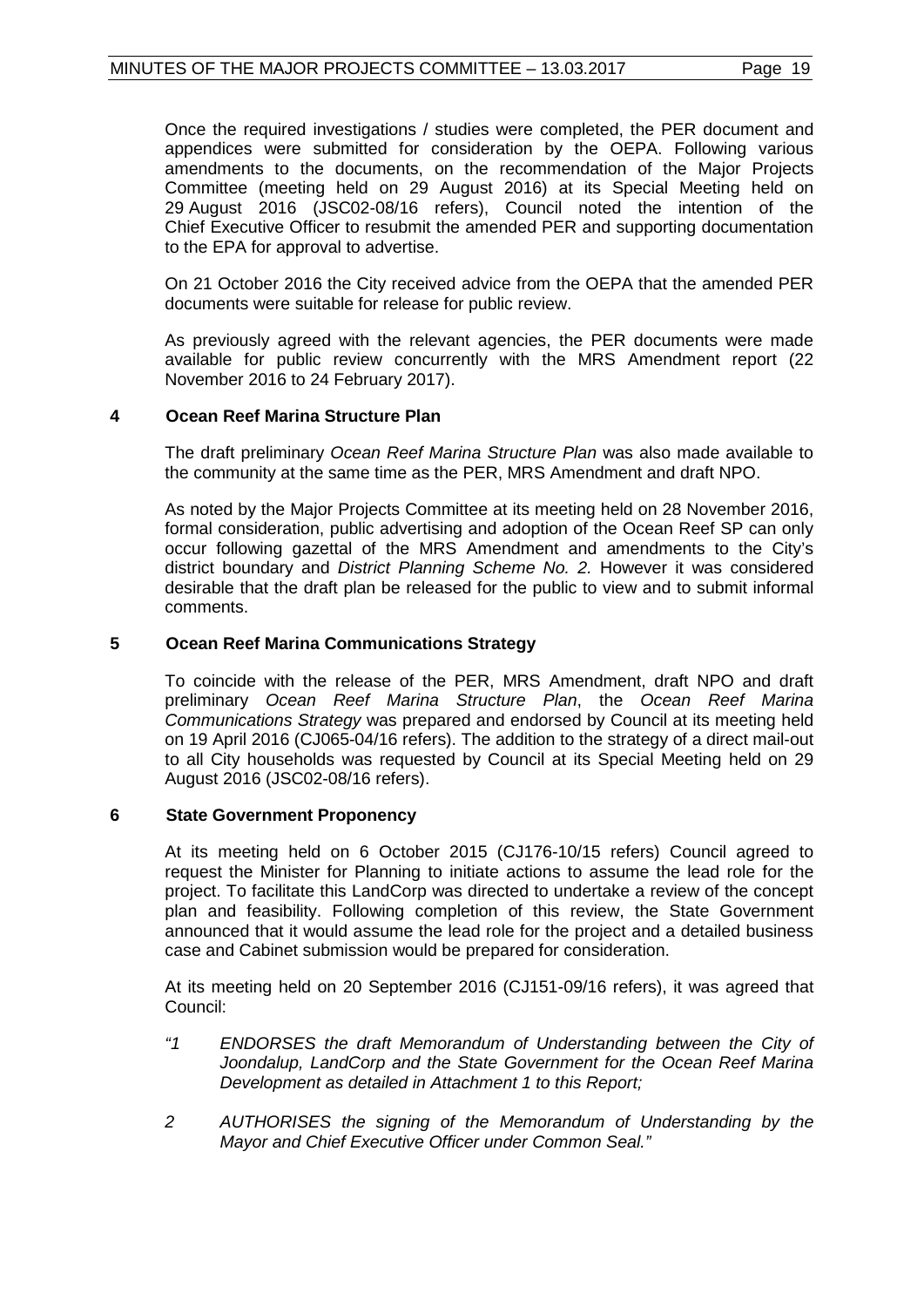#### **DETAILS**

#### **1 Metropolitan Region Scheme Amendment 1270/41**

MRS Amendment 1270/41 was formally advertised for public submissions on 22 November 2016. The amendment report was available to the community via the DoP website. The City's website provided detailed information on the submission process with links directly to the document.

The amendment report was prepared by the DoP and included information on the purpose and background to the amendment, EPA advice, scope of the amendment, the amendment process and the submission form.

Any person / entity making a written submission on proposed MRS amendments has the opportunity to personally present the basis of their submission to a sub-committee of the WAPC. As proponent the City made a submission in support of MRS Amendment 1270/41 and requested a public hearing to present the basis of this support. A separate submission in support of the amendment was also made by the City as the local government involved.

After considering submissions, the WAPC may make modifications to the amendment. The WAPC will then submit the amendment plans together with a *Report on Submissions* and a copy of all written submissions to the Minister for Planning for presentation to the Governor.

If the Governor approves, a copy of the plans of the amendment together with the *Report on Submissions* will be laid before each House of Parliament for 12 sitting days. Either House may, by resolution disallow an amendment within that time. As soon as the amendment is no longer subject to disallowance it becomes legally effective in the MRS (gazettal).

Prior to gazettal of the amendment, the following matters must be finalised:

- Public Environmental Review decision.
- Agreement on the NPO together with the associated legal agreement.
- Identification of, and agreement with, the waterways manager.

At the time of the preparation of this report, no information on the number of submissions received for MRS Amendment 1270/41 has been provided by the Department of Planning.

The City will engage with Elected Members with regard to the responses to submissions including, but not limited, to the submissions received from the decisionmaking agencies (DoP, DPaW, Department of Transport and Water Corporation).

#### **2 Negotiated Planning Outcome for Bush Forever Site 325**

The MRS Amendment Report states the following:

*"The draft NPO requires a conservation area management plan to be developed for the land acquired for the conservation estate and a rehabilitation strategy prepared for the sites subject to rehabilitation which includes monitoring and reporting actions. Additional management strategies and actions to address potential impacts on the environment and provide long-term conservation outcomes for the surrounding Bush Forever site may also be required of the NPO.*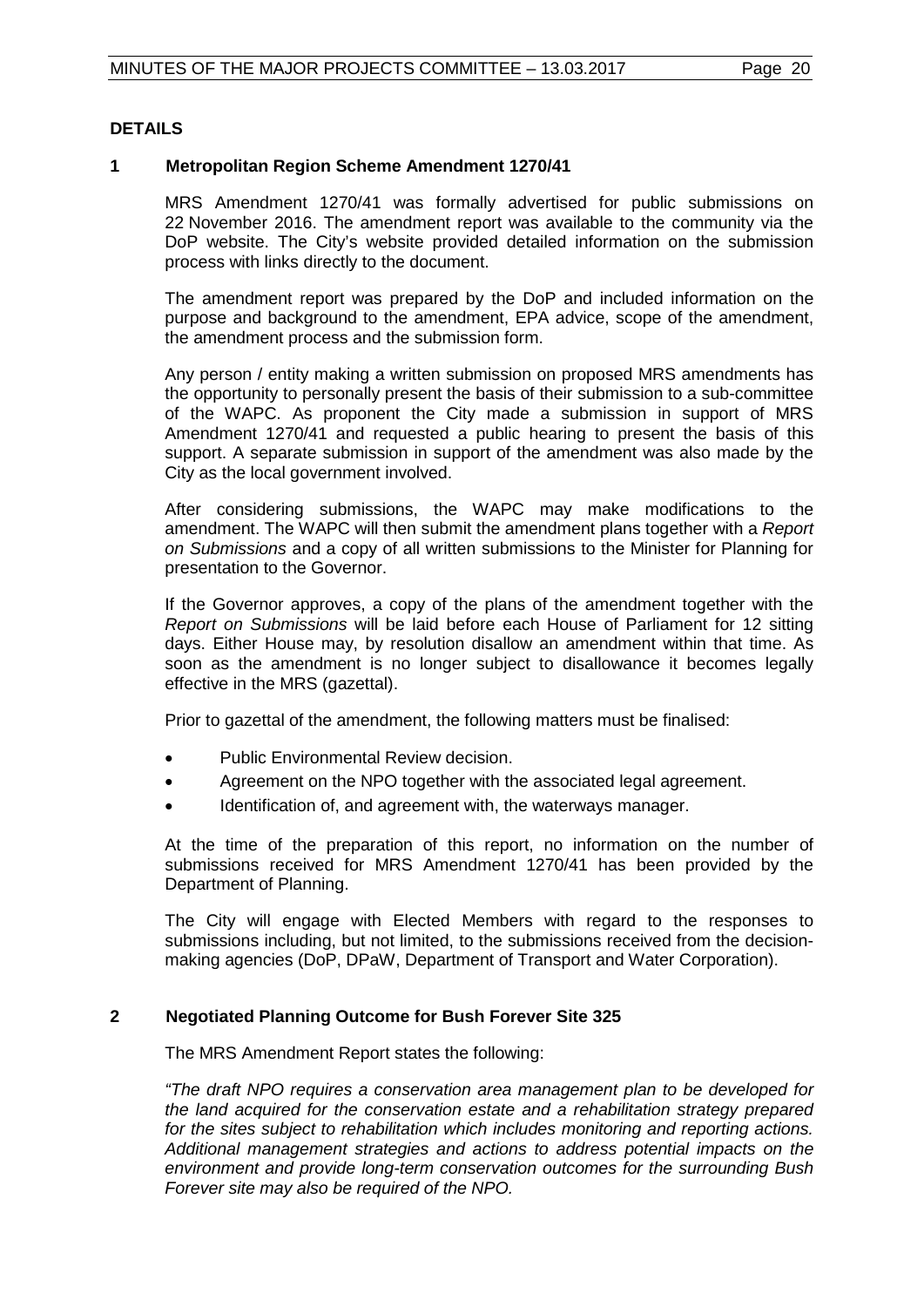*The WAPC requires that the NPO be agreed to by the DoP, DPaW and the OEPA, prior to a final decision being made on the amendment. A legal agreement between the State of WA and the City of Joondalup is to be entered into, to ensure the obligations and agreements contained in the NPO are implemented."*

It should be noted that funding for the land acquisition and rehabilitation portions of the NPO will be the responsibility of the ultimate proponent for the project.

The DoP, DPaW and OEPA formally provided in-principle support for the draft NPO and it was agreed that the draft NPO would be made available for public review concurrently with the MRS Amendment report and PER documents.

While there is no formal process for seeking submissions on the NPO, it was also agreed that the City invite and receive comments / submissions from the public. All submissions will be provided in their entirety to the DoP, DPaW and OEPA and will be given due consideration during the finalisation of the NPO.

As at the public advertising closing date of 24 February 2017, the City had received four submissions that were classified as submissions for the NPO.

In addition to the NPO submissions received by the City, three submissions received for the PER include commentary regarding the NPO and have therefore been recorded as NPO submissions.

None of the submissions supported the clearing of vegetation within Bush Forever Site 325 to enable the development of the Ocean Reef Marina.

#### **3 Public Environmental Review**

The PER report and appendices were made available to the public via the City's website as well as the EPA's eConsultation Hub on 22 November 2016. In accordance with the statutory process, hard copies of the report were also made available at the following locations:

- JS Battye Library.
- State Library.
- Joondalup Library.
- Whitford Library.
- Woodvale Library.
- Duncraig Library.

The PER report was also provided to State Government decision-making agencies, the Cities of Wanneroo, Stirling, Perth and Fremantle and identified community groups and organisations (Attachment 2 refers).

By the public advertising closing date of 24 February 2017, the City had received requests from members of the public for a total of 12 hard copies, 15 CD copies and nine USB copies of the PER report.

In accordance with the statutory process, submissions on the PER were made to the EPA via its eConsultation Hub.

During the PER public advertising period the City provided the opportunity to be briefed on the contents of the PER report and appendices to the State Government decision making agencies and identified community groups and organisations. Briefing sessions were held with the following entities: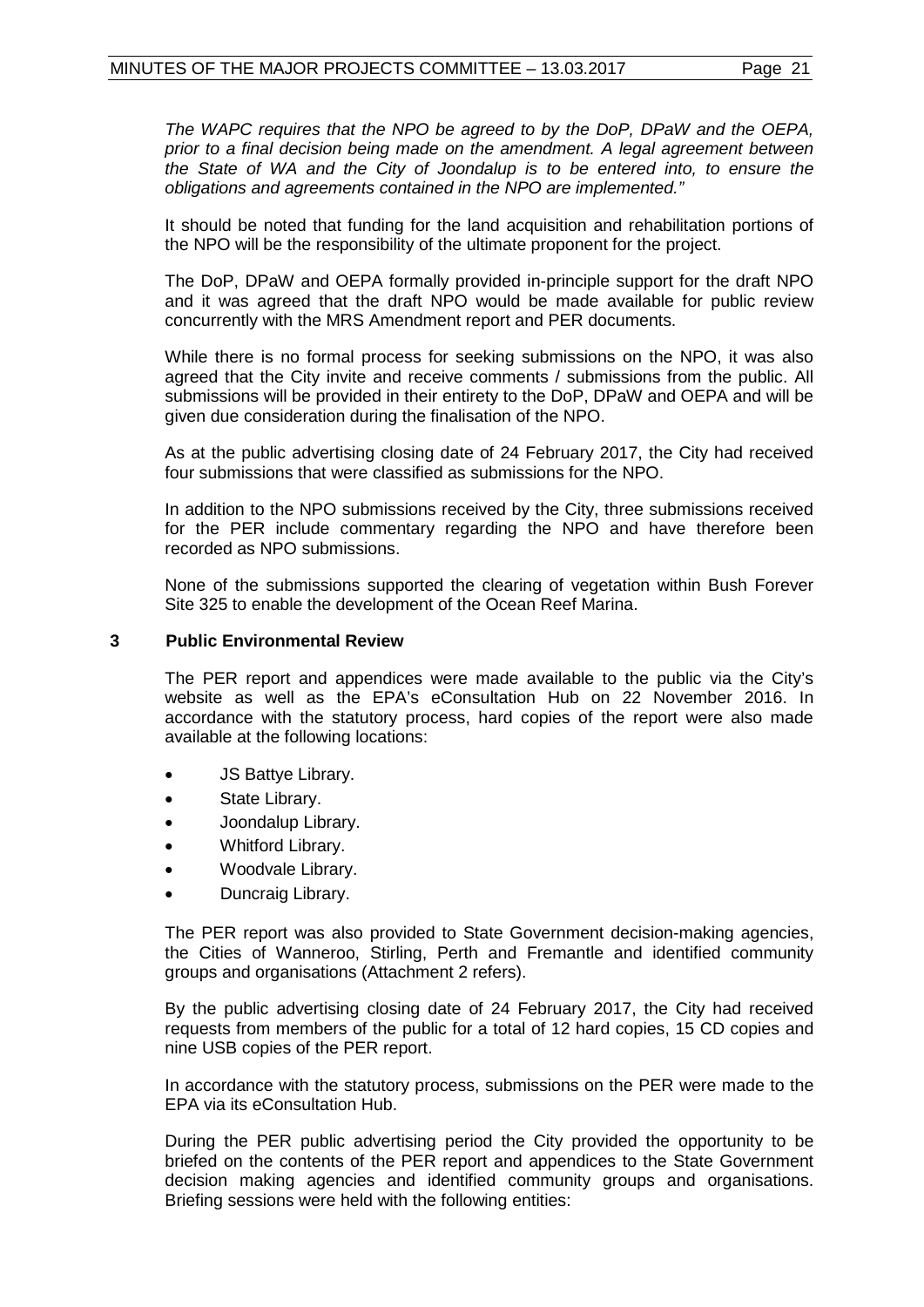- Department of Fisheries.
- West Coast Abalone Divers Association and the WA Abalone Industry Association.
- Parks and Conservation Commission (formerly Marine Parks and Reserves Authority).
- Tourism WA.
- Urban Bushland Council.
- Joondalup Coast Care Forum.

While the invitation issued by the City was primarily to discuss the PER, other matters such as the MRS Amendment, draft NPO and draft preliminary *Ocean Reef Marina Structure Plan* were also discussed.

*EAG6 – Environmental Assessment Guideline for timelines for environmental impact assessment of proposals* (EPA, March 2013) indicates that the OEPA will provide the submissions to the proponent (in this case the City) within one week; OEPA comments on, and a summary of, the submissions to the proponent (in this case the City) three weeks from close of the public review period. There is no set timeframe for the proponent to provide responses to submissions as the extent, nature and requirements for responses will vary according to the submissions received.

Following receipt of acceptable responses to submissions, the OEPA has seven weeks to formally assess the proposal, prepare an assessment strategy and present the strategy and the proponent responses to submissions to a meeting of the EPA.

Further consultation on any draft recommended conditions (arising from the OEPA assessment and EPA meeting) is undertaken with the proponent, relevant decision making agencies and other government agencies.

The assessment report is then provided to the Minister for consideration.

On 1 March 2017 the City received a copy of all submissions on the PER from the OEPA. A total of 59 submissions were received by the OEPA by the closing date of 24 February 2017. Of those, 27 could be considered "positive", 22 "negative" and 10 "neutral".

The identity of individual submitters is confidential and only those submissions made by groups / entities are identified. Of the total of 59, submissions were received from the following:

- West Coast Abalone Divers Association.
- West Australian Fishing Industry Council and Abalone Industry Association of WA.
- Department of Transport.
- Econets Australia Pty Ltd.
- Water Corporation.
- Conservation and Parks Commission WA (formerly the Marine Parks Reserves Authority).
- Leeuwin Abalone Producers.
- Mullaloo Beach Community Group.
- Western Australian Museum.
- Department of Planning.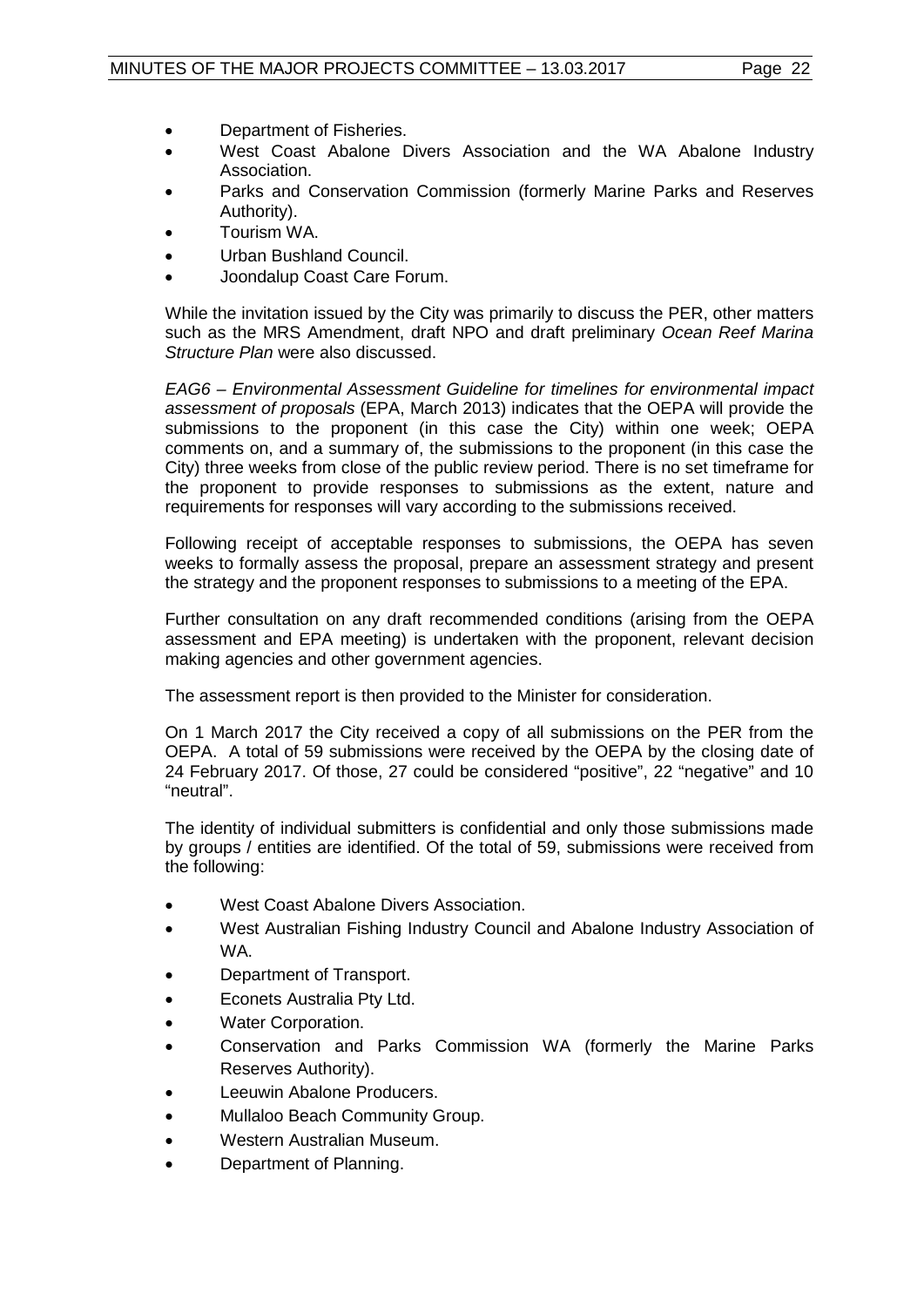Once the City receives the OEPA comments on, and a summary of, the PER submissions any additional work required will be assessed by the Ocean Reef Marina Project Team and the preparation of responses will commence.

The City will engage with Elected Members with regard to the responses to submissions including, but not limited, to the submissions received from the decisionmaking agencies (DoP, DPaW, Department of Transport, Water Corporation, Department of Fisheries and Conservation and Parks Commission WA).

It should be noted that many of the responses will not require a response.

#### **4 Draft Preliminary Ocean Reef Marina Structure Plan**

As previously indicated, the draft preliminary *Ocean Reef Marina Structure Plan* was made available to the community review concurrently with the PER, MRS Amendment and NPO and people were invited to submit general comments on the plan.

At the public advertising closing date of 24 February 2017, the City had received 12 submissions on the draft preliminary *Ocean Reef Marina Structure Plan*. In addition, five submissions received for the PER included commentary on the plan and have therefore been recorded as draft preliminary Ocean Reef Marina SP submissions.

Of the 17 submissions received seven are classified as "positive", eight "negative" and two "neutral".

Inviting general comments on the draft preliminary *Ocean Reef Marina Structure Plan* enables the City to clarify issues raised by the community and where appropriate the City will provide detailed responses to the submissions in collaboration with town planning consultants Taylor Burrell Barnett.

Once finalised and formally submitted to Council for consideration, the *Ocean Reef Marina Structure Plan* will be formally advertised for public comment as required under *Planning and Development (Local Planning Schemes) Regulations 2015 – Structure Plan Framework.* As previously indicated, this can only occur following finalisation of the MRS Amendment process.

#### **5 Implementation of the** *Ocean Reef Marina Communications Strategy*

Following notification of the commencement date for public advertising, the City implemented the *Ocean Reef Marina Communications Strategy.* Attachment 3 lists the various promotion materials produced and distributed during the public advertising period.

As part of the communications strategy, approximately 250 people attended the three Community Forums conducted by the City:

- 6 December 2016, 12.00noon Ocean Reef Sea Sports Club.
- 8 December 2016, 7.00pm Ocean Reef Sea Sports Club.
- 15 February 2017, 3.00pm Beaumaris Community Centre.

Following a presentation primarily focussing on how the community can make submissions and the contents of the various documents, Mayor Pickard chaired a question and answer session. Panellists included the Chief Executive Officer and members of the Ocean Reef Marina Project Team.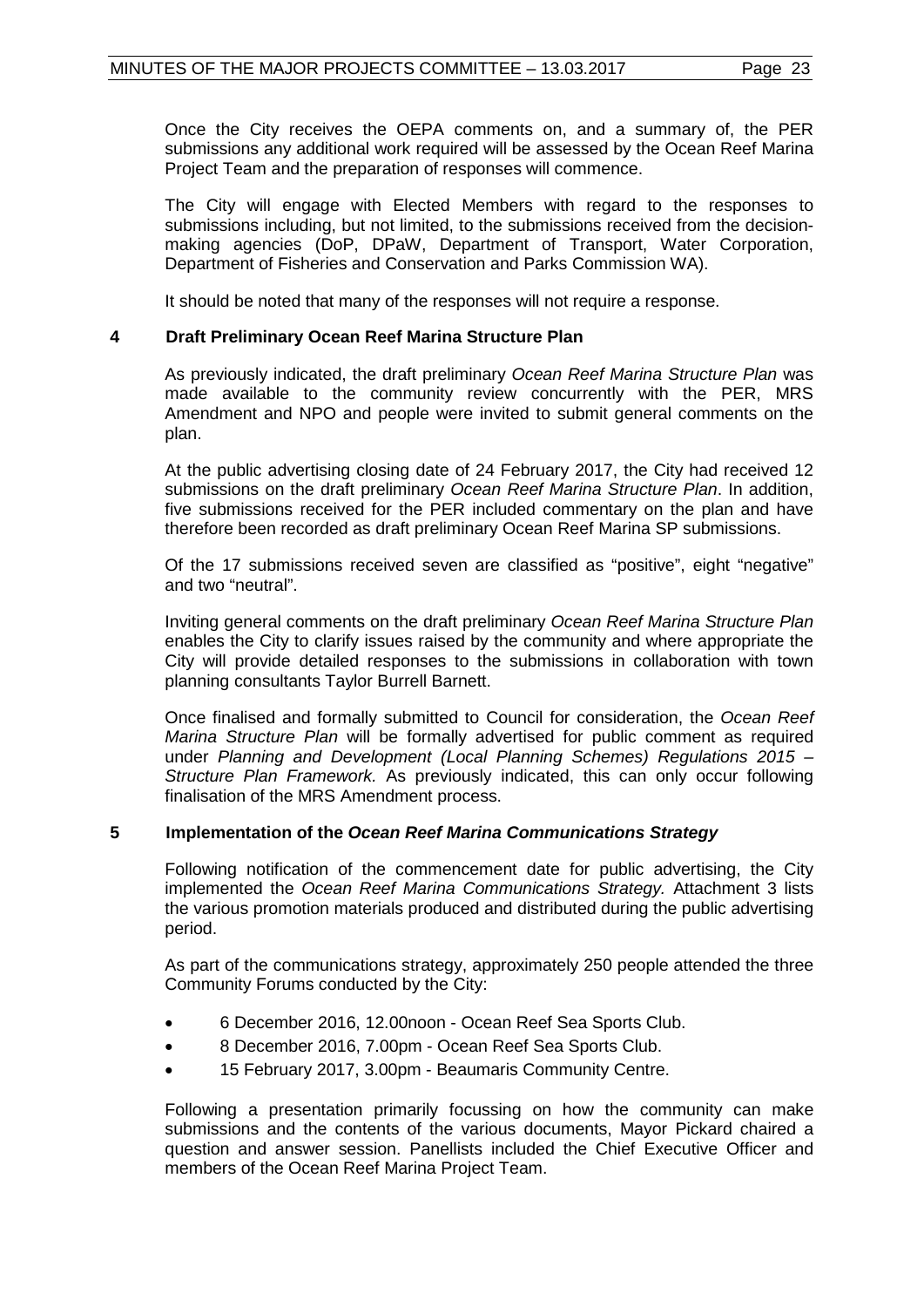The questions asked, in general, indicated a high level of support for the project with the predominant themes being as follows:

- Amenities and design.
- Car parking and traffic.
- Existing clubs.
- Construction dates and staging.
- Environmental issues.
- Government support.
- Cost and funding.
- Consultation and approval process.
- Impact on surrounding areas.

In addition to requests for the PER document, the City also received a total of 61 telephone, email or personal contacts throughout the advertising period. Of these contacts 24 were positive regarding the marina, 16 negative with the remaining contacts more of a general nature (such as requesting further information, direction to the documents, business contacts and the like).

A paid Facebook campaign ran from 6 to 23 February 2017. The campaign resulted in a total of 3,480 link clicks to the City's website and reached 93,655 people.

#### **6 State Government Proponency**

The City continued to liaise with LandCorp regarding the detailed Business Case for the Ocean Reef Marina providing background information and advice and opinion as requested. The City understands that LandCorp has also prepared a Cabinet submission for consideration.

In early February 2017, Premier Colin Barnett announced that a WA Liberal Government would commit \$105 million to the Ocean Reef Marina project if re-elected at the 11 March 2017 state election.

The contribution to the project "would deliver the marina development, while onshore construction – which will see retail, residential and commercial precincts developed – would be undertaken by LandCorp, the City of Joondalup and private developers on a commercial basis".<sup>[2](#page-23-0)</sup>

The WA Liberal Party announcement follows the announcement by the WA Labor Party that a Labor Government will invest \$40 million to the project. The media statement (released 15 January 2017) suggested that a McGowan Labor Government will proceed with a business case and include maximising private sector financing and the \$40 million investment over four years will drive the project forward.<sup>[3](#page-23-0)</sup>

It is anticipated that the Memorandum of Understanding endorsed by Council at its meeting held on 20 September 2016 (CJ151-09/16 refers), or an amended MOU, will be executed following the State Election held on 11 March 2017.

<span id="page-23-0"></span><sup>&</sup>lt;sup>2</sup> Source: <https://www.waliberal.org.au/latest-news/liberals-commit-to-ocean-reef-marina/> (accessed 2 March 2017). <sup>3</sup> Source[:https://www.markmcgowan.com.au/news/mark-mcgowan-and-wa-labor-give-ocean-reef-marina-the-](https://www.markmcgowan.com.au/news/mark-mcgowan-and-wa-labor-give-ocean-reef-marina-the-green-light-1282)

[green-light-1282](https://www.markmcgowan.com.au/news/mark-mcgowan-and-wa-labor-give-ocean-reef-marina-the-green-light-1282) (accessed 2 March 2017).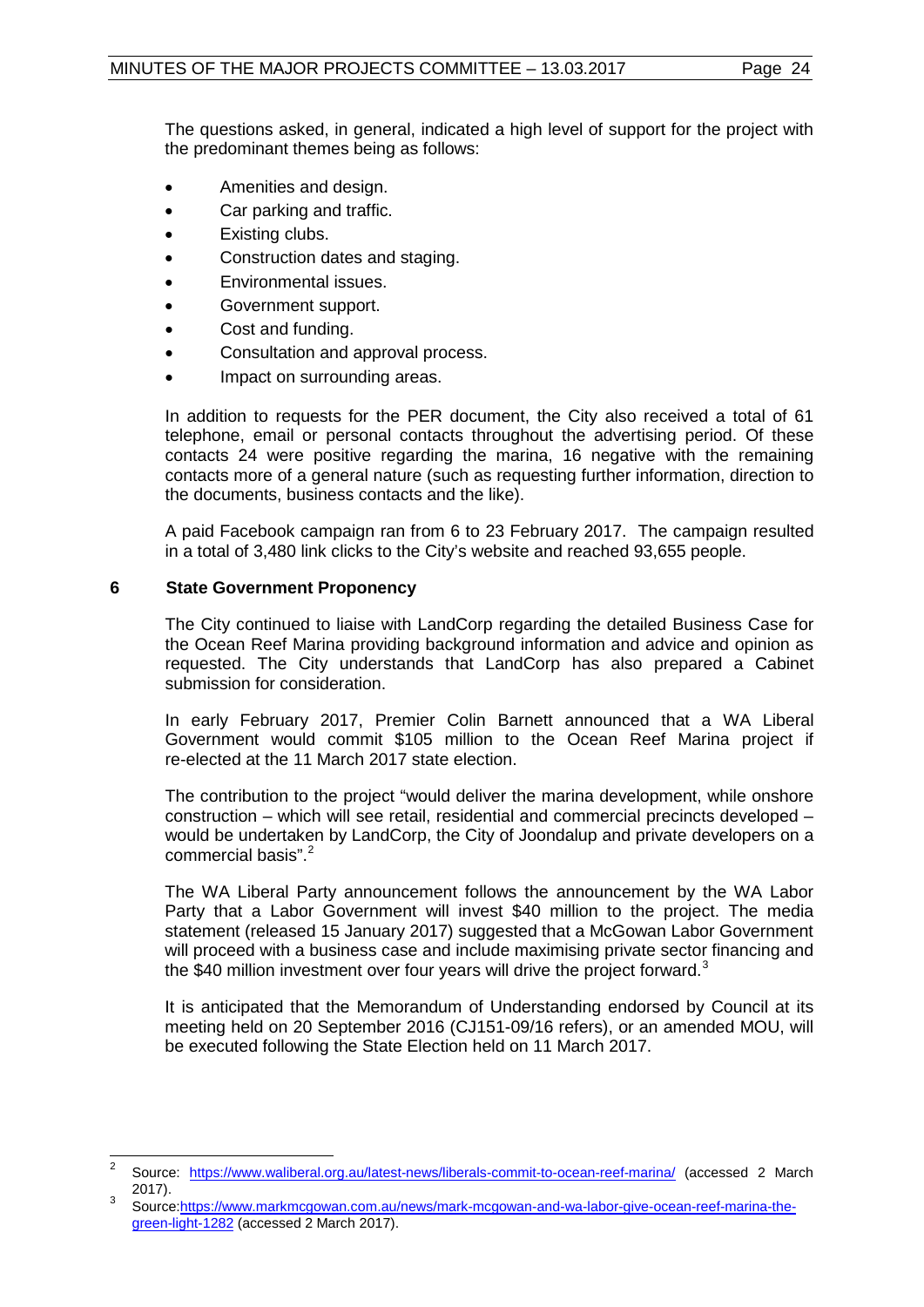#### **Issues and options considered**

Not applicable.

#### **Legislation / Strategic Community Plan / policy implications**

**Legislation** The City is governed by the requirements of the *Local Government Act 1995* in relation to dealings involving commercial undertakings and land development.

Other applicable legislation includes:

- *Planning and Development Act 2005.*
- *Environmental Protection Act 1986.*
- *Environmental Protection, Biodiversity and Conservation Act 1999* (Cwlth).

The approvals for the development are influenced by State Planning and Development Control policies:

- *2.6: State Coastal Planning Policy.*
- *2.8: Bushland Policy for the Perth Metropolitan Region.*
- *3.7: Planning in Bushfire Prone Areas.*
- *1.8 Canal Estates and Artificial Water Developments.*

#### **Strategic Community Plan**

**Key theme Economic Prosperity, Vibrancy and Growth.** 

- **Strategic initiative Facilitate** the establishment of major tourism infrastructure.
	- Encourage diverse accommodation options.

**Policy** Not applicable.

#### **Risk management considerations**

**Objective** Destination City.

The City has amassed a substantial amount of information on all aspects of the project over a number of years. This information together with that recently compiled ensures that the City is well positioned to respond to the requirements of the relevant approvals processes.

The City obtained agency support for the concurrent advertising of the PER and MRS amendment at all levels. Continued engagement with the agencies, in particular the DoP and OEPA, as well as the identification of further mitigation strategies, will limit the risk of a desirable approvals outcome not eventuating.

The Ocean Reef Marina Risk Management Assessment is continuously updated taking cognisance of the environmental and planning approval requirements.

It is also anticipated that the detailed and comprehensive business case, prepared by LandCorp with assistance from the City, will enable further risk management considerations to be identified, mitigated and / or managed.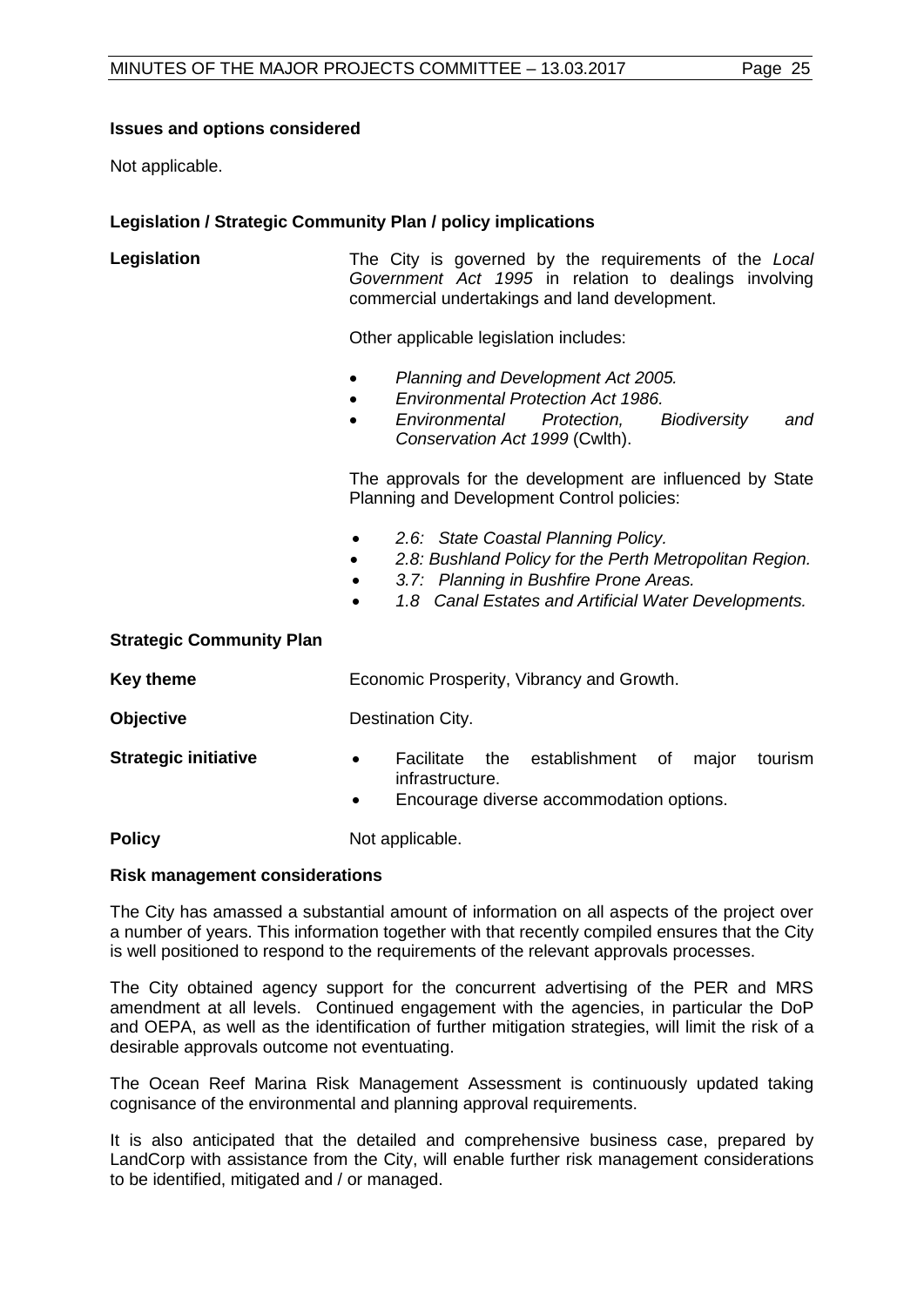# **Financial / budget implications**

Current financial year impact

| Account no.          |    | C <sub>1001</sub>  |
|----------------------|----|--------------------|
| <b>Budget Item</b>   |    | Ocean Reef Marina. |
| <b>Budget amount</b> |    | \$882,313          |
| Amount spent         | to | \$293,891          |
| date                 |    |                    |
| <b>Balance</b>       |    | \$588,494          |

Note: The 2016-17 approved budget includes income of \$500,000 (State Government financial contribution).

Total Project Expenditure (as at 28 February 2017)

| 2007-08<br>2008-09<br>2009-10<br>2010-11<br>2011-12<br>2012-13<br>2013-14<br>2014-15<br>2015-16<br>2016-17<br><b>LESS Grants Received</b><br><b>Total City Expenditure</b> | \$<br>133,241<br>\$<br>968,284<br>\$<br>266,604<br>\$<br>325,046<br>\$<br>388,552<br>\$<br>376,393<br>\$838,371<br>\$1,314,917<br>\$1,163,151<br>469,039<br>\$<br>$$$ (785,500)<br>\$5,458,098                                                                                                                               |
|----------------------------------------------------------------------------------------------------------------------------------------------------------------------------|------------------------------------------------------------------------------------------------------------------------------------------------------------------------------------------------------------------------------------------------------------------------------------------------------------------------------|
| <b>Annual operating cost</b>                                                                                                                                               | The relevant business case/s, as far as possible, will include<br>anticipated on-going operating costs.                                                                                                                                                                                                                      |
| <b>Estimated annual income</b>                                                                                                                                             | The relevant business case/s, as far as possible, will include<br>estimated annual income.                                                                                                                                                                                                                                   |
| <b>Capital replacement</b>                                                                                                                                                 | Detailed analysis will be required at the appropriate stage of<br>the project.                                                                                                                                                                                                                                               |
| 20<br>Year<br><b>Strategic</b><br><b>Financial Plan impact</b>                                                                                                             | The City's 20 Year Strategic Financial Plan 2015-2016 to<br>2034-35 includes \$2,070,000 which<br>represents capital<br>expenditure for the 2015-16 and 2016-17 financial years.<br>Further analysis of the impact on the 20 Year Strategic<br>Financial Plan will be undertaken at the appropriate stage of<br>the project. |
| Impact year                                                                                                                                                                | 2016-17.                                                                                                                                                                                                                                                                                                                     |

All amounts quoted in this report are exclusive of GST.

#### **Regional significance**

The Ocean Reef Marina development will become a significant tourist / visitor destination and a key focal point within the northern Perth corridor.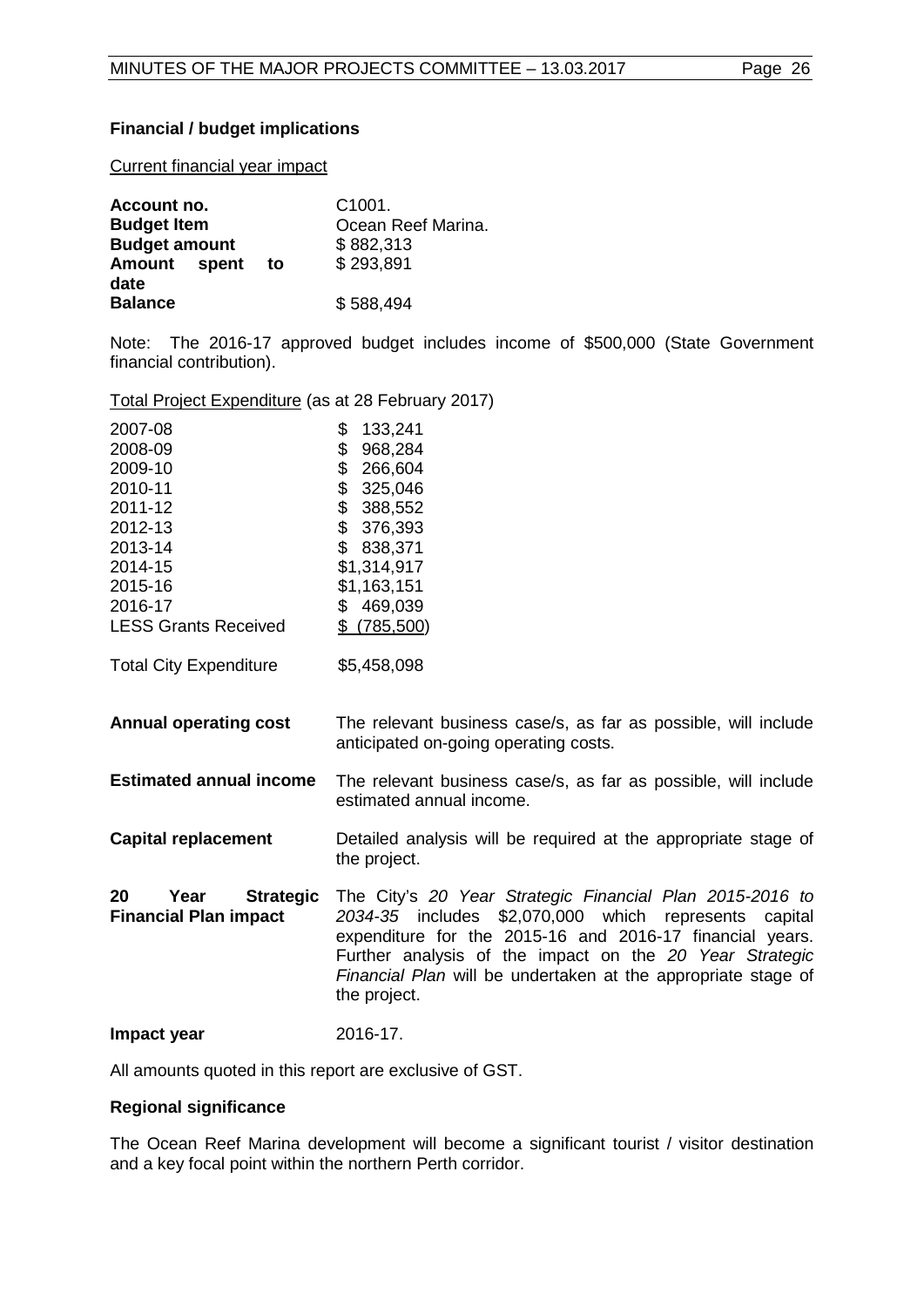#### **Sustainability implications**

Progression of the Ocean Reef Marina planning process required a number of studies / reports addressing key issues pertaining to sustainability (such as social and economic impact and environmental sustainability). Various management plans were required to be prepared as part of the MRS amendment, PER and structure plan processes.

#### **Consultation**

Extensive on-going consultation with key stakeholders, State Government departments and agencies has been undertaken to ensure the relevant approvals processes proceed in accordance with expectations and agreed timelines.

While not a statutory requirement, the City invited comments on the draft NPO and draft preliminary *Ocean Reef Marina Structure Plan* during the public advertising of the MRS Amendment and PER. The comments on the draft NPO will be considered during the finalisation of the NPO in collaboration with DoP, DPaW and OEPA.

Where appropriate, the City will respond to comments received in the draft preliminary *Ocean Reef Marina Structure Plan*.

Formal consultation on the final *Ocean Reef Marina Structure Plan* will be undertaken in accordance with statutory requirements at the appropriate time.

#### **COMMENT**

Not applicable.

#### **VOTING REQUIREMENTS**

Simple Majority.

**MOVED Cr Hollywood, SECONDED Cr Gobbert that the Major Projects Committee NOTES the:**

- **1 Ocean Reef Marina Project Status Report;**
- **2 intention of the Chief Executive Officer to respond to submissions on the Public Environmental Review and Metropolitan Region Scheme Amendment as requested by the Office of the Environmental Protection Authority and the Department of Planning.**

#### **The Motion was Put and CARRIED (6/0)**

**In favour of the Motion:** Mayor Pickard, Crs Chester, Gobbert, Hollywood, Jones and Norman.

#### *Appendix 2 refers*

*[To access this attachment on electronic document, click here: Attach2agnMPC170313.pdf](http://www.joondalup.wa.gov.au/files/committees/MAPC/2017/Attach2agnMPC170313.pdf)*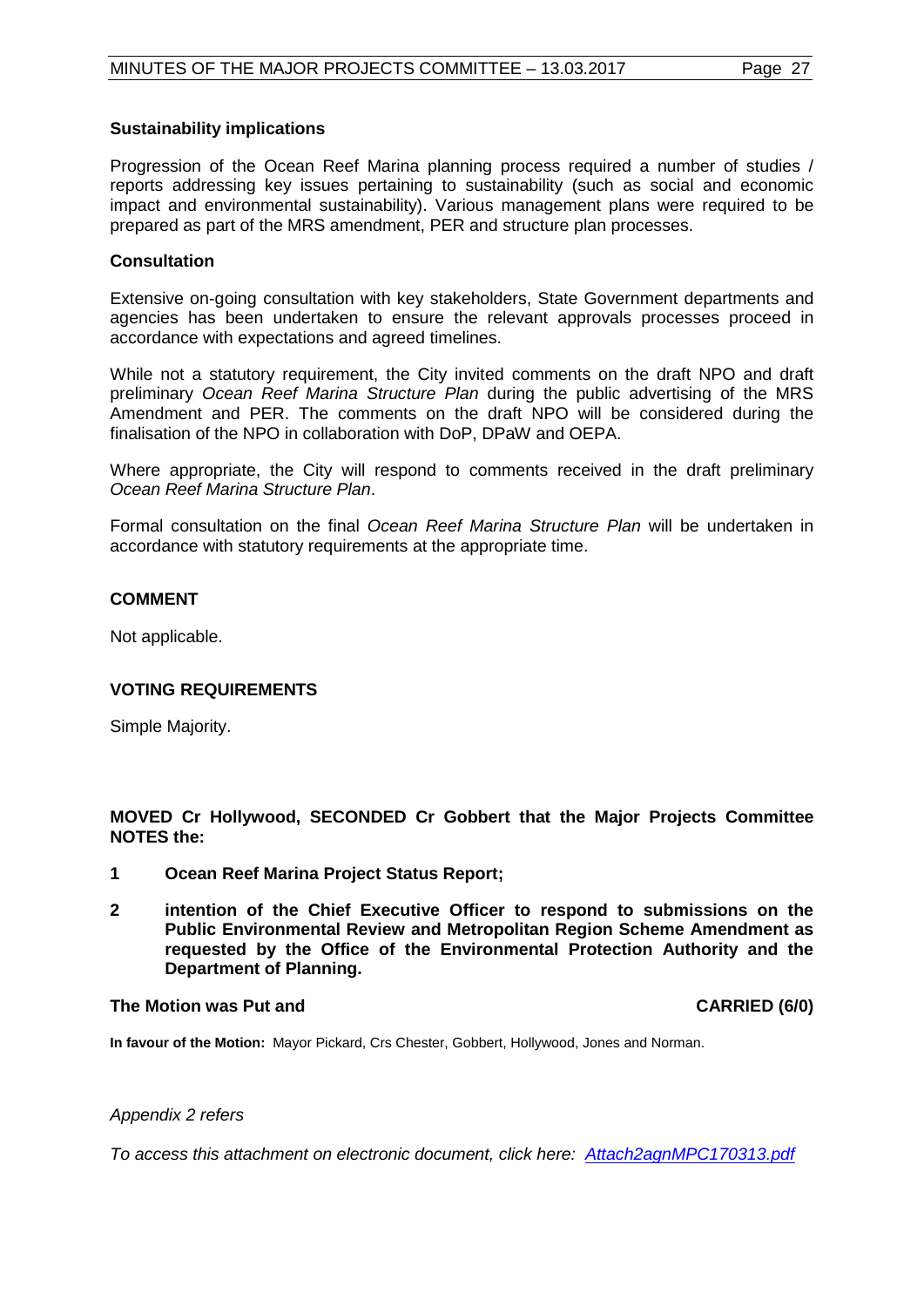#### <span id="page-27-0"></span>**ITEM 4 JOONDALUP PERFORMING ARTS AND CULTURAL FACILITY – VERBAL UPDATE**

| <b>WARD</b>                           | <b>North</b>                                                                                                                                           |
|---------------------------------------|--------------------------------------------------------------------------------------------------------------------------------------------------------|
| <b>RESPONSIBLE</b><br><b>DIRECTOR</b> | Mr Garry Hunt<br><b>Chief Executive Officer</b>                                                                                                        |
| <b>FILE NUMBER</b>                    | 75577, 101515                                                                                                                                          |
| <b>ATTACHMENTS</b>                    | Nil                                                                                                                                                    |
| <b>AUTHORITY / DISCRETION</b>         | Information - includes items provided to Council for<br>information purposes only that do not require a decision of<br>Council (that is for 'noting'). |

The Chief Executive Officer will provide a verbal update to the Major Projects Committee on the Joondalup Performing Arts and Cultural Facility community consultation process.

#### **VOTING REQUIREMENTS**

Simple Majority.

**MOVED Cr Hollywood, SECONDED Cr Gobbert that the Major Projects Committee RECEIVES the verbal update from the Chief Executive Officer on the Joondalup Performing Arts and Cultural Facility community consultation process.**

#### **The Motion was Put and CARRIED (6/0)**

**In favour of the Motion:** Mayor Pickard, Crs Chester, Gobbert, Hollywood, Jones and Norman.